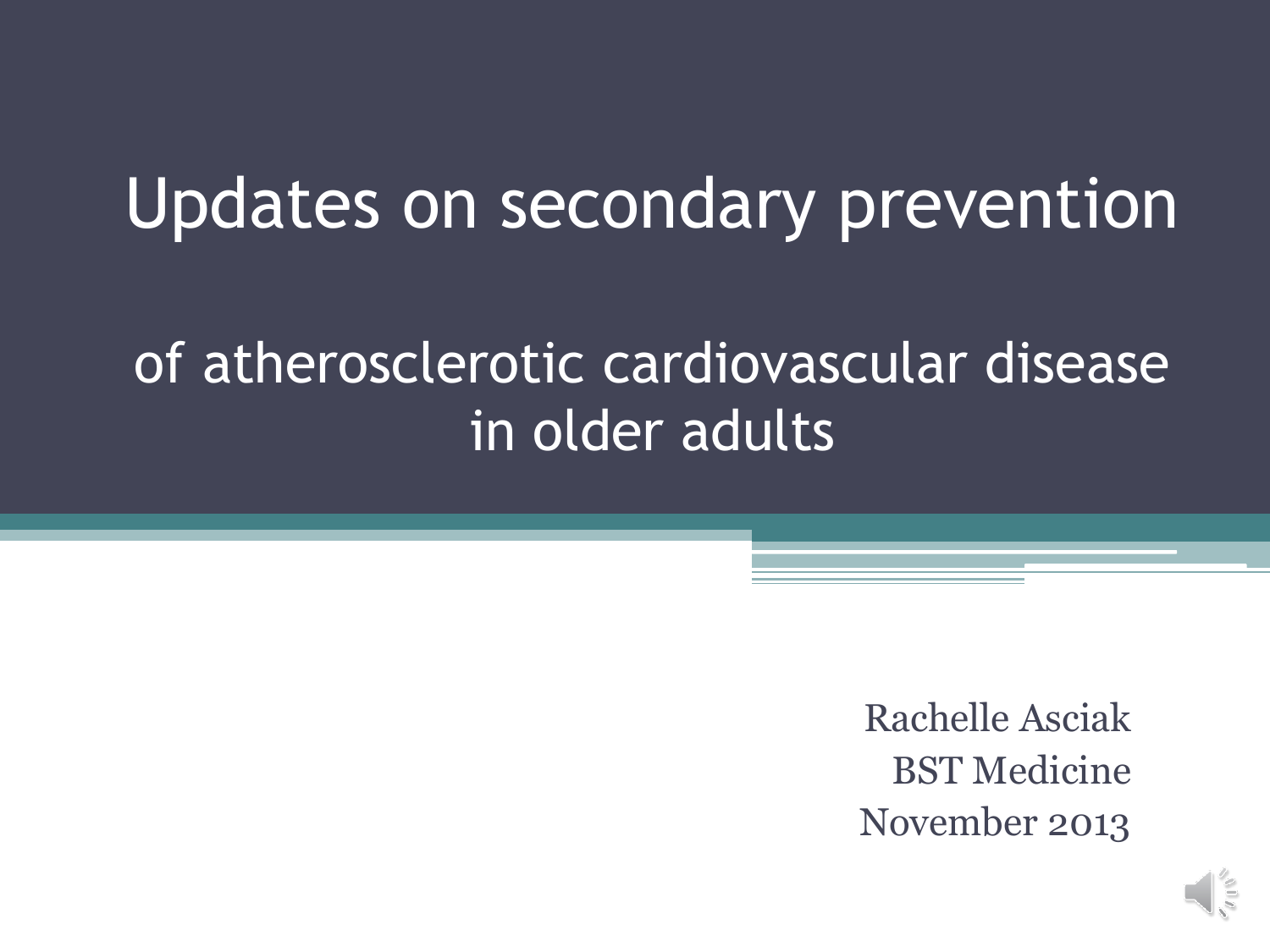



Secondary Prevention of Atherosclerotic Cardiovascular Disease in Older Adults: A **Scientific Statement From the American Heart Association** 

Jerome L. Fleg, Daniel E. Forman, Kathy Berra, Vera Bittner, James A. Blumenthal, Michael A. Chen, Susan Cheng, Dalane W. Kitzman, Mathew S. Maurer, Michael W. Rich, Win-Kuang Shen, Mark A. Williams and Susan J. Zieman

Circulation. published online October 28, 2013; Circulation is published by the American Heart Association, 7272 Greenville Avenue, Dallas, TX 75231 Copyright © 2013 American Heart Association, Inc. All rights reserved. Print ISSN: 0009-7322. Online ISSN: 1524-4539

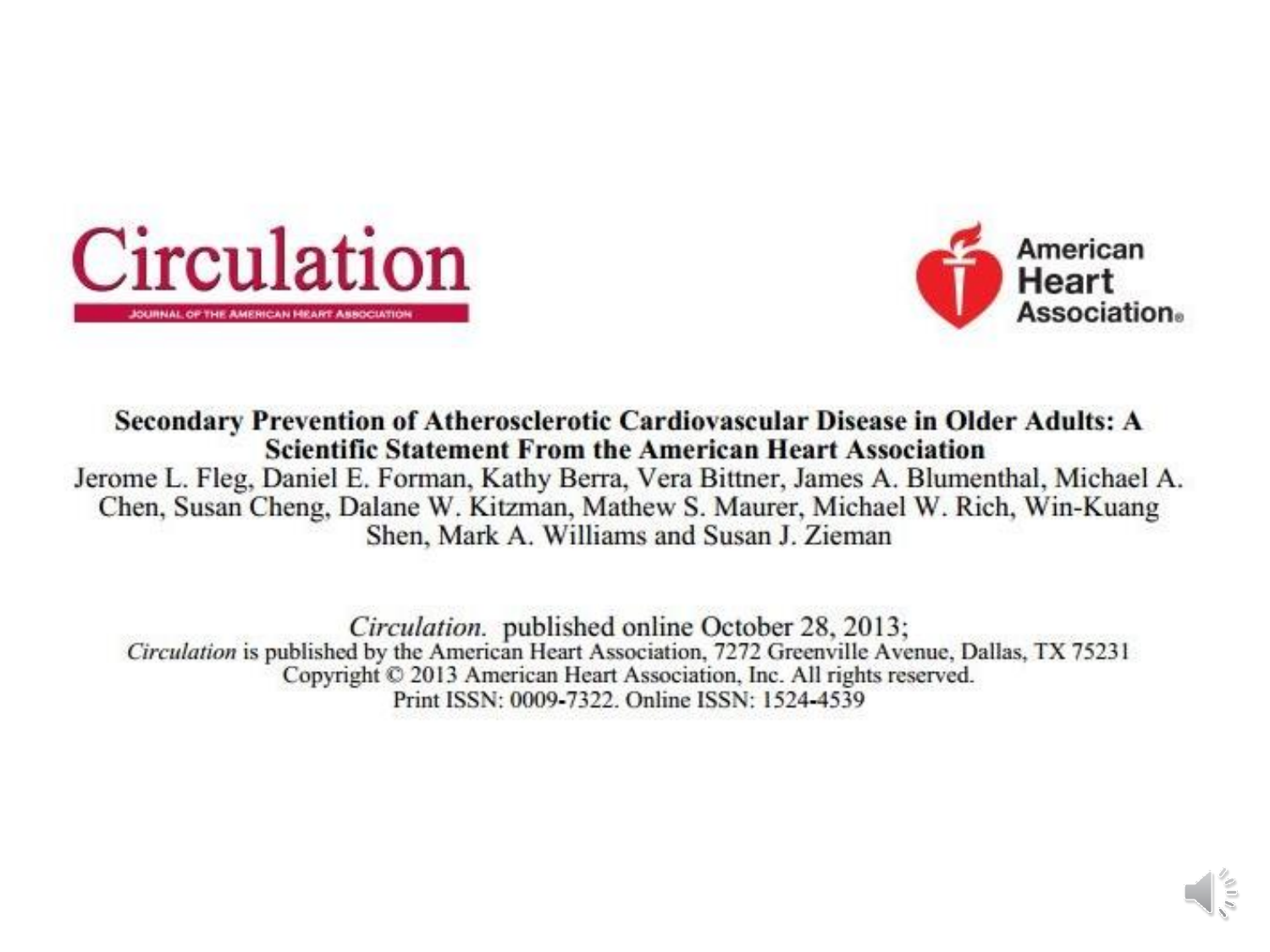### Introduction

- Greying of the population
- Coronary heart disease (CHD) population has increased, more than half of whom are  $>65$  years of age
	- Increased stroke and peripheral arterial disease (PAD)
- More extensive coronary atherosclerosis
- CHD is the leading cause of cardiovascular death in older adults
- CHD-related complications (heart failure, arrhythmias) are a major source of chronic disability
	- Loss of independence, impaired QoL

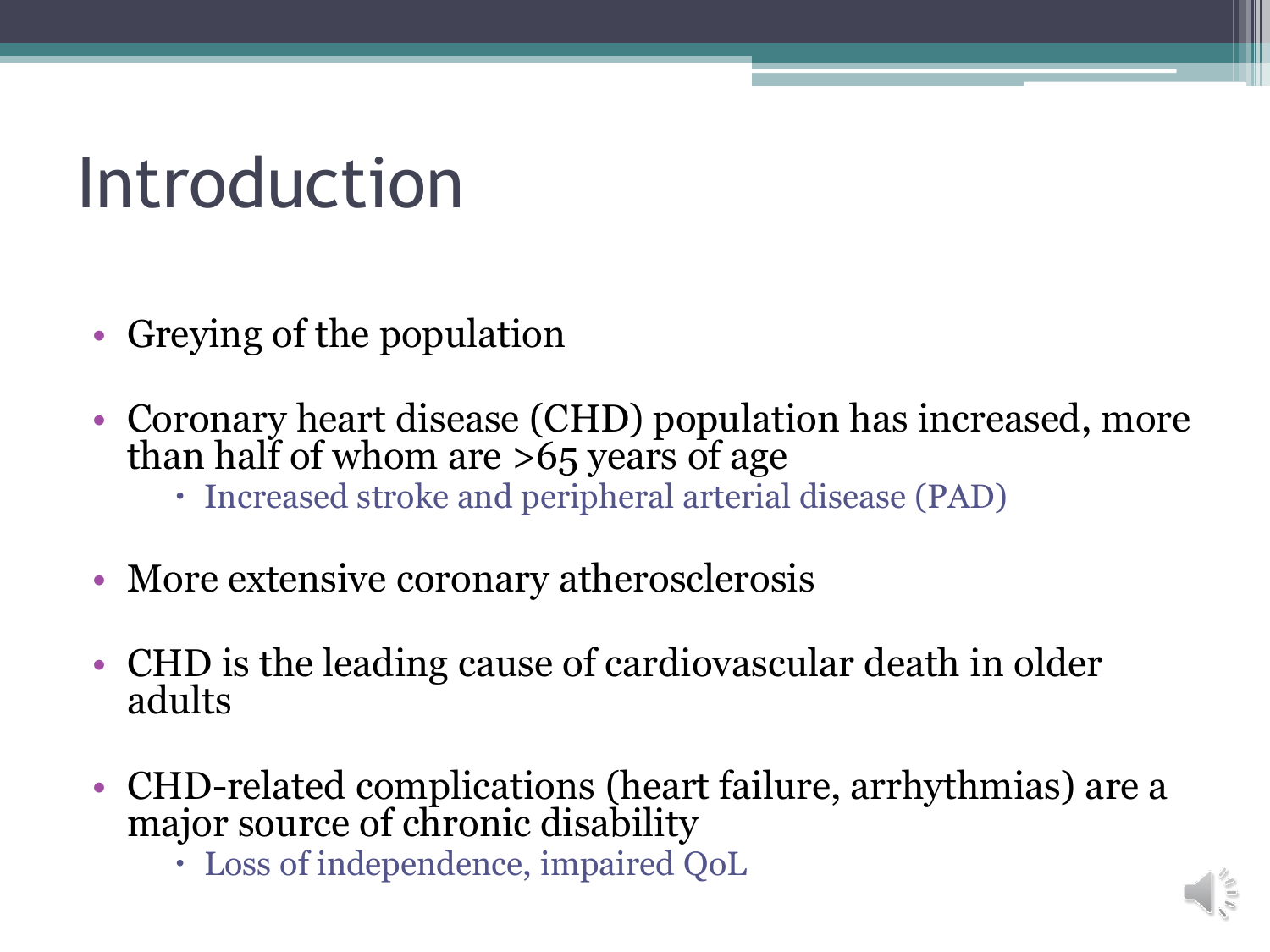### Evidence

- Increasing numbers of RCTs addressing secondary prevention of ASCVD
- Including an increasing amount of older adults
	- But: still few >80 year adults, well below their proportion in the population with ASCVD
- A large proportion of elderly patients are not receiving evidence-based therapies in clinical practice

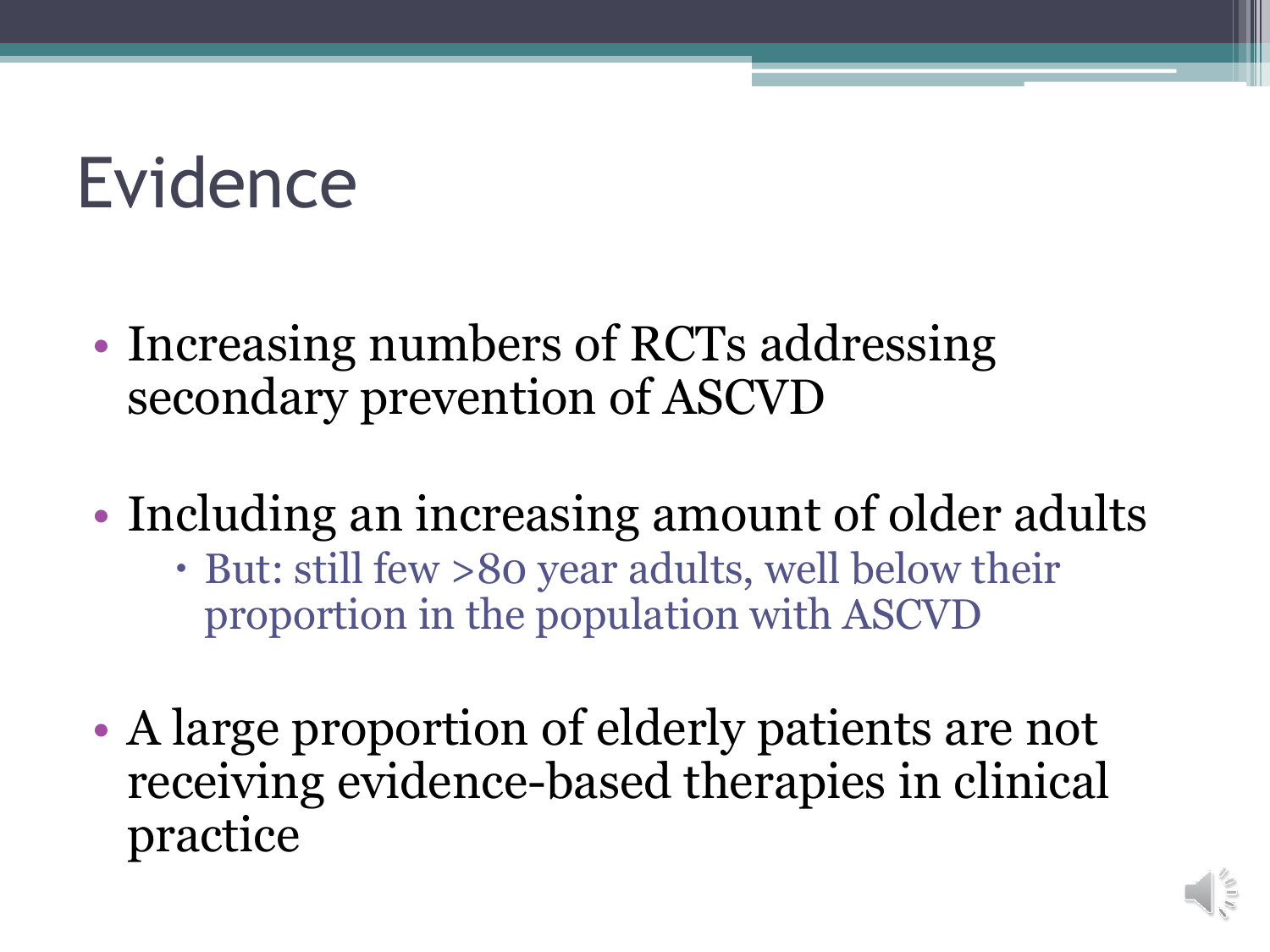### Goals in older adults

- Delay the progression of disease and major clinical events
	- MI, CVA, Critical limb ischemia
- Thereby:
	- Increasing longevity, improving QoL, maintaining independence
	- Decreasing yearly healthcare costs
- Taking into consideration:
	- Iatrogenic risks
	- Comorbidities, polypharmacy
	- Socioeconomic stresses
	- Cognitive limitations

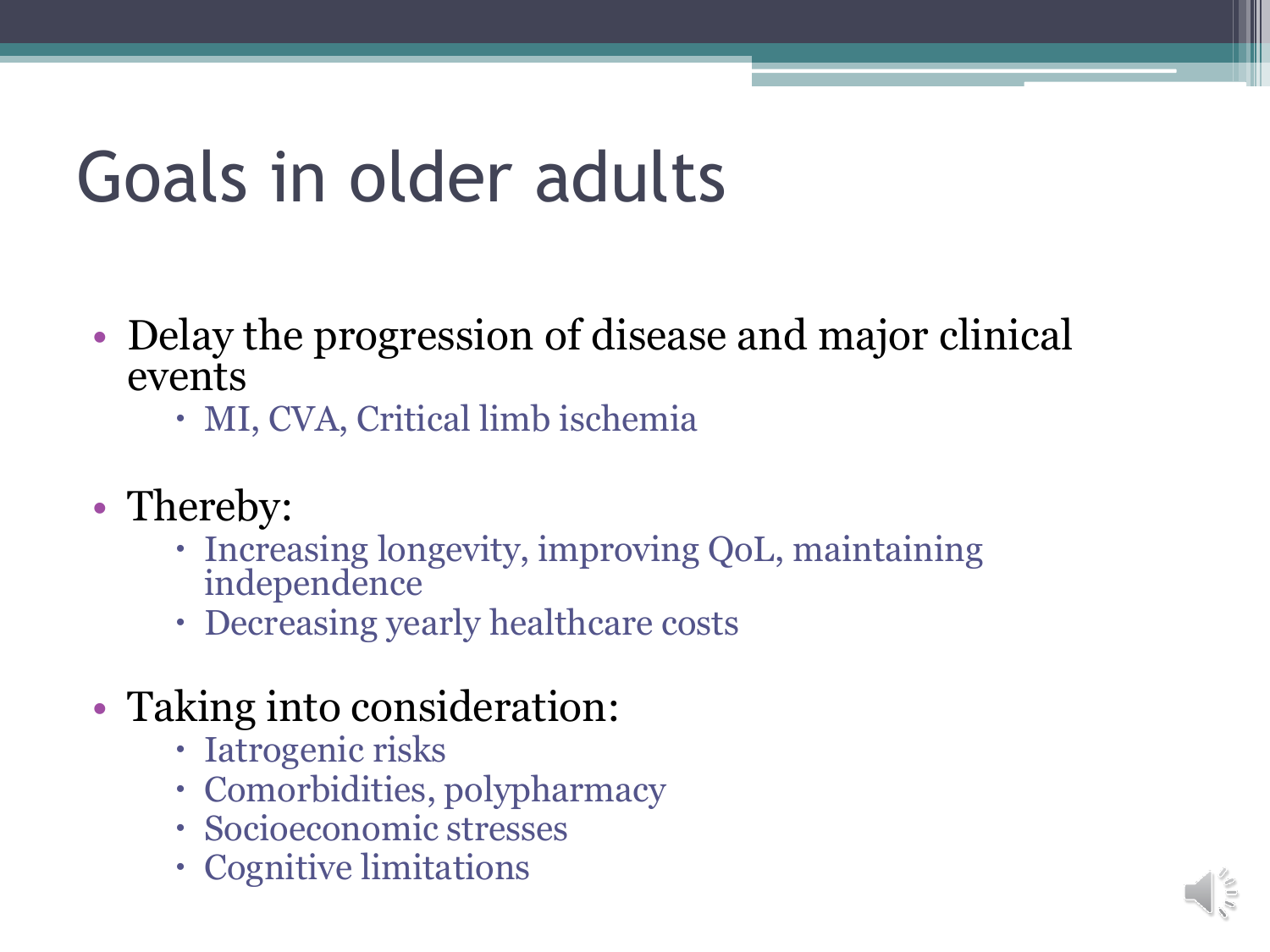### Diagnostic uncertainty

- Different presentation of ACS
	- Chest pain in 77% of patients <65 years, vs 40% of patients >85 years
	- Heart Failure in <20% in patients <65 years vs >40% of patients >85 years
- Diminished activity levels
	- No exertional angina presentation at a more advanced stage
- Exertional dyspnoea (angina equivalent) could be:
	- Deconditioning
	- Pulmonary disease
	- Heart failure
- Difficulty to obtain reliable history
	- Cognitive impairment and dementia

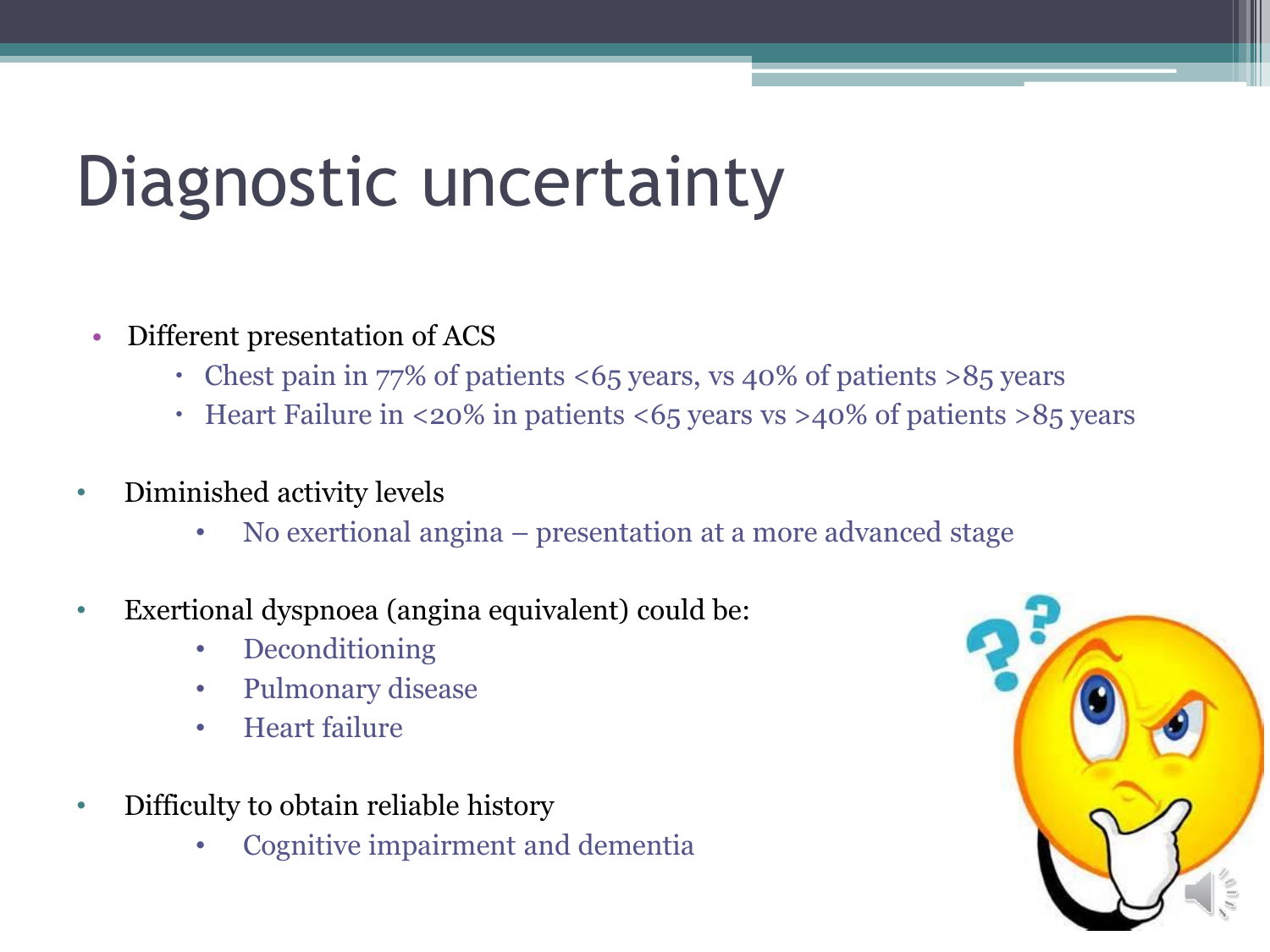### Increased cardiogenic shock

- Cardiogenic shock: 2-4 times more common
- Increased HF and shock:
	- Worse prognosis, increased mortality
	- Survival after first MI:
		- 15.1 years in patients 55-64 years
		- 3.2 years in patients >75 years

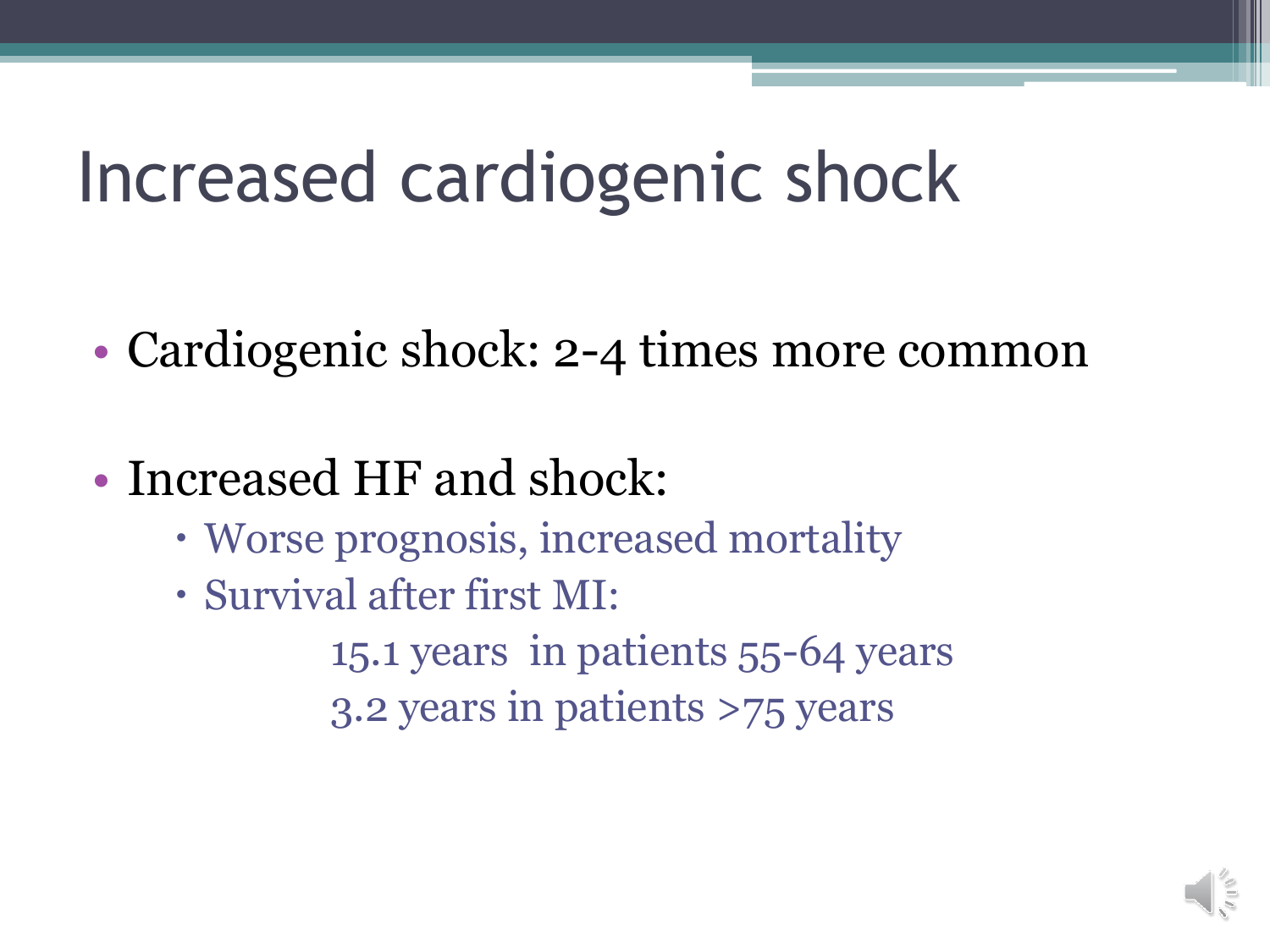### Increased risk

- Following incident coronary events
	- Haemorrhagic complications
	- Stroke (5-10%)
	- Re-infarction or fatal CHD event (21-33% within 5 years)
	- Heart Failure (19-31% within 5 years)
	- Readmission

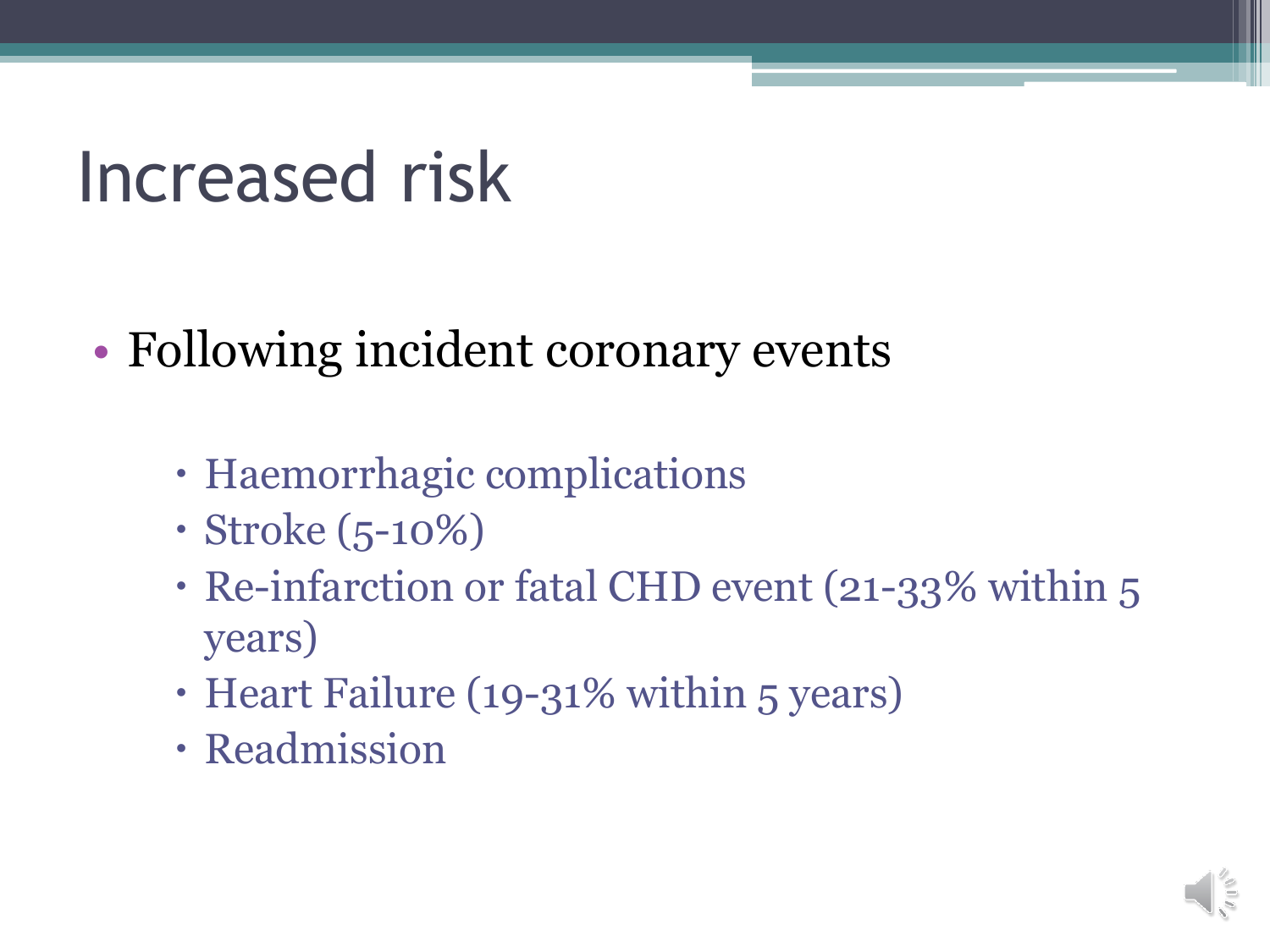### 2011 AHA/ACCF Secondary Prevention Update

| <b>Medication</b>    | Indicated                                                     | In the elderly                                                 |  |
|----------------------|---------------------------------------------------------------|----------------------------------------------------------------|--|
| <b>Beta blockers</b> | Post MI                                                       | Greater chronotropic<br>incompetence – exercise<br>intolerance |  |
| ACE inhibitors / ARB | In all CHD patients with<br>LV EF <40%                        | Increased falls and<br>syncope                                 |  |
| Antiplatelets        | In all CHD patients                                           |                                                                |  |
| Clopidogrel          | For $\geq$ 12 months in<br>patients with BMS or<br><b>DES</b> | Antiplatelets more likely<br>to precipitate bleeding           |  |
| <b>Statins</b>       | To lower LDL in<br>patients up to early 80s                   | Increased myalgia and<br>confusion                             |  |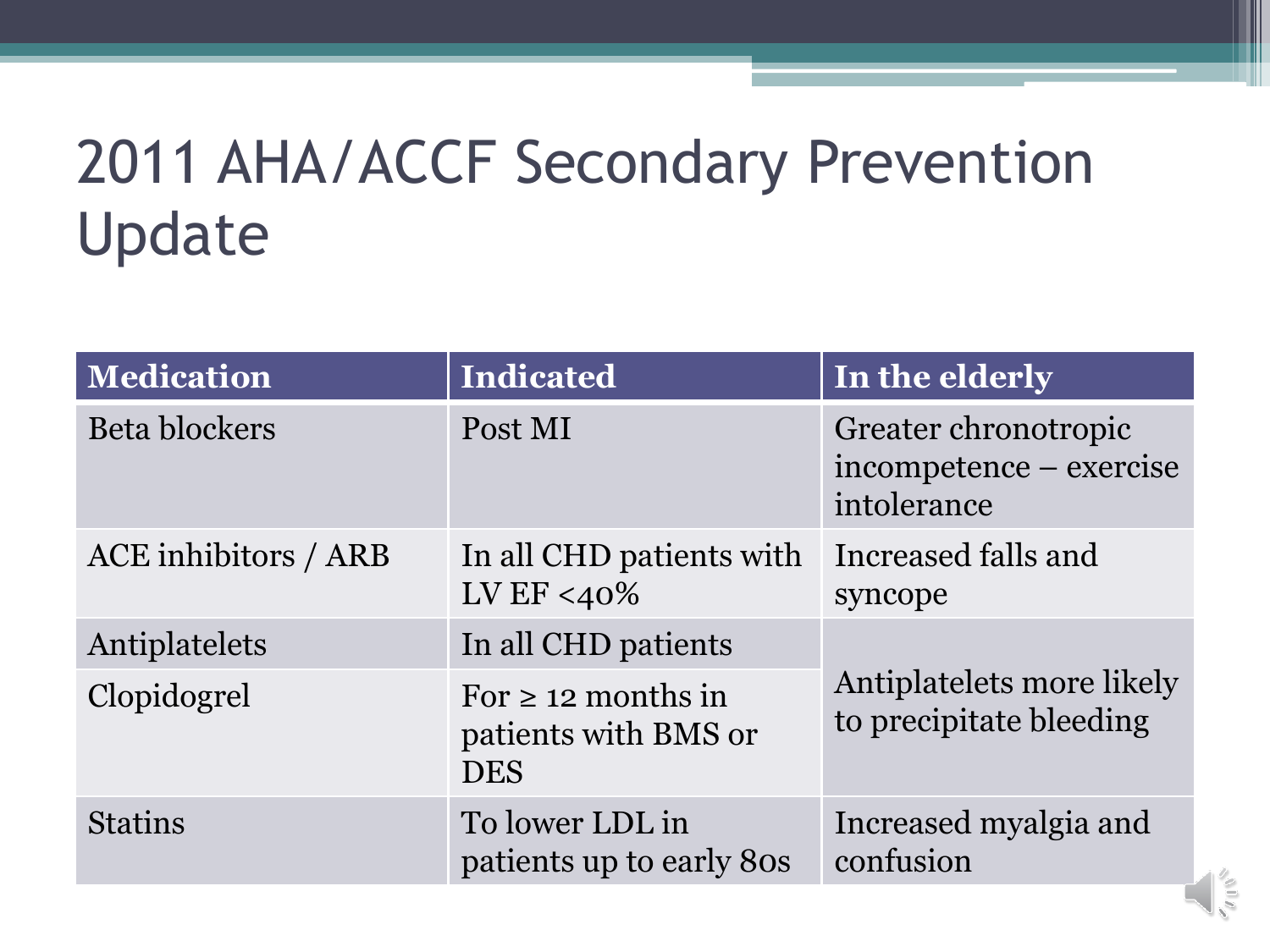### *"Despite the Class I indications for these pharmacological therapies, they are underused in the elderly.*

*This underuse extends to nonpharmacological therapies including cardiac rehabilitation"*

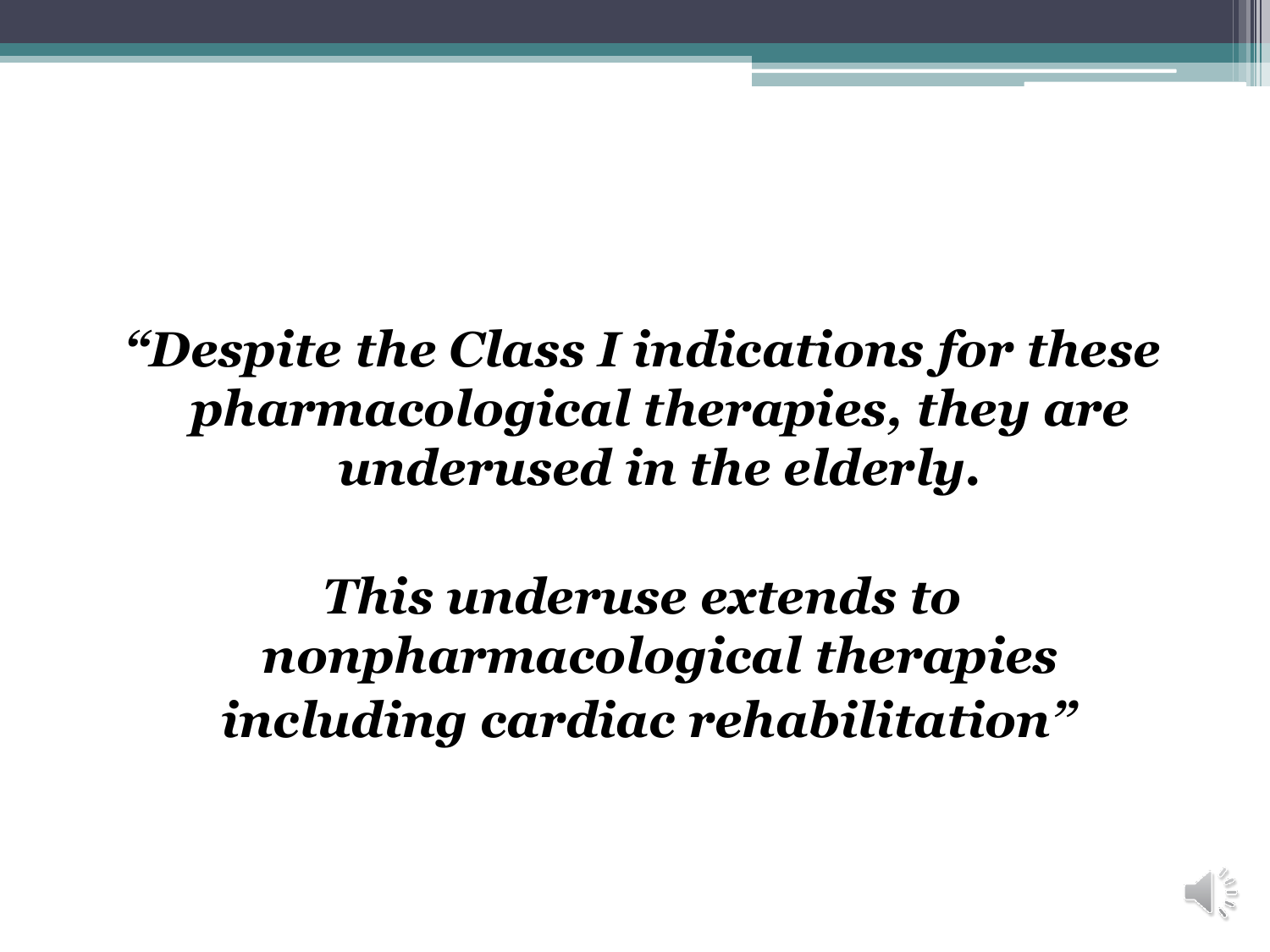### Underuse of Class I medication

- In a cohort of MI survivors aged >65 years, prescription included:
	- $\cdot$  Statins 61%
	- Betablockers 80%
	- $\cdot$  ACE inhibitors / ARB 58%
- But:
	- **Only 35% had prescription for all 3!**
- Even after adjustment for contraindications, chronic aspirin use among older individuals with a history of CHD was lower.

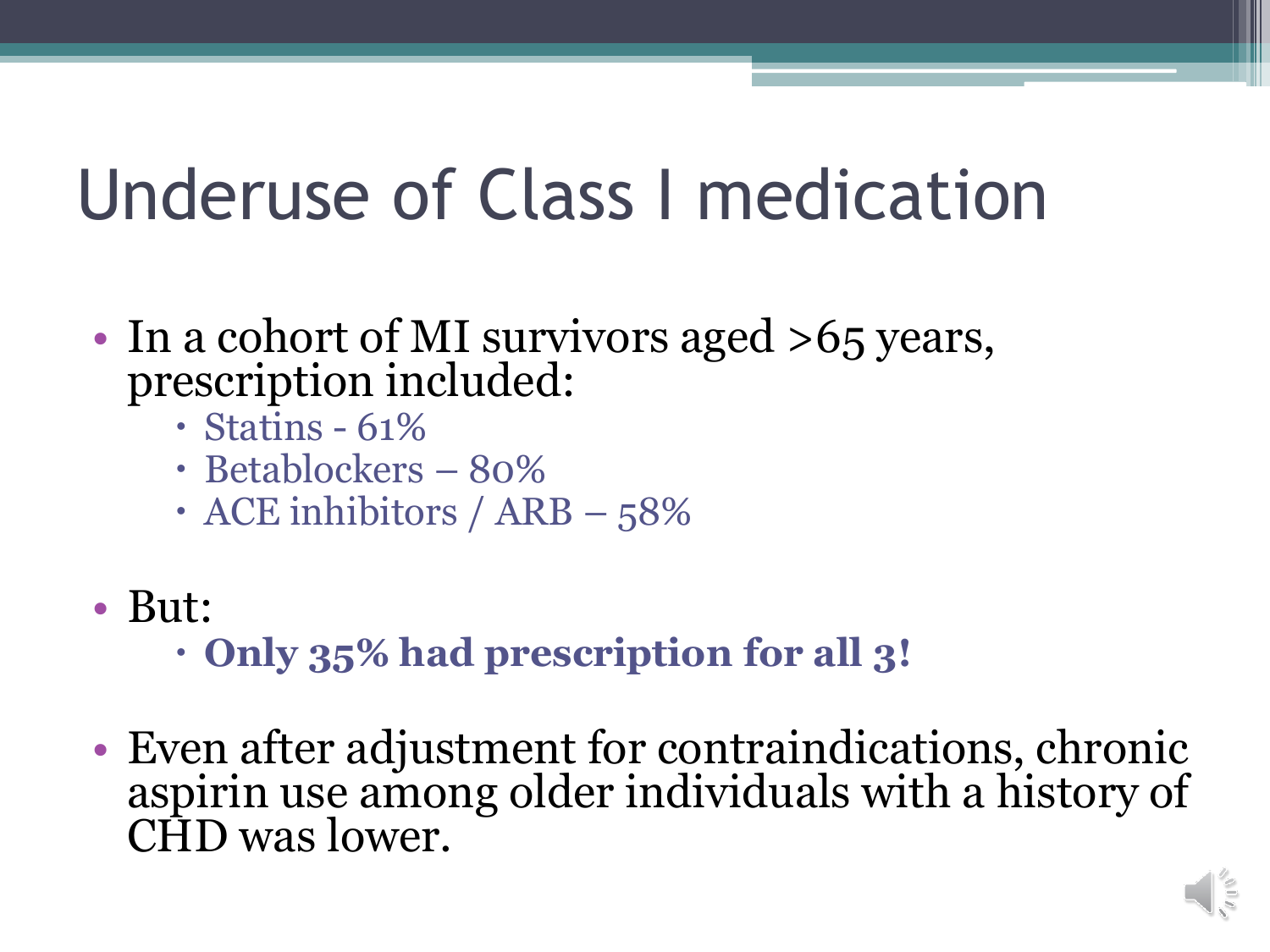## Updates



- Cerebrovascular disease
- Peripheral Artery Disease
- Obesity
- Hypertension
- Lipids
- Diabetes
- Tobacco
- Psychosocial factors
- Diet
- Exercise
- Cardiac Rehabilitation
- Coronary revascularisation

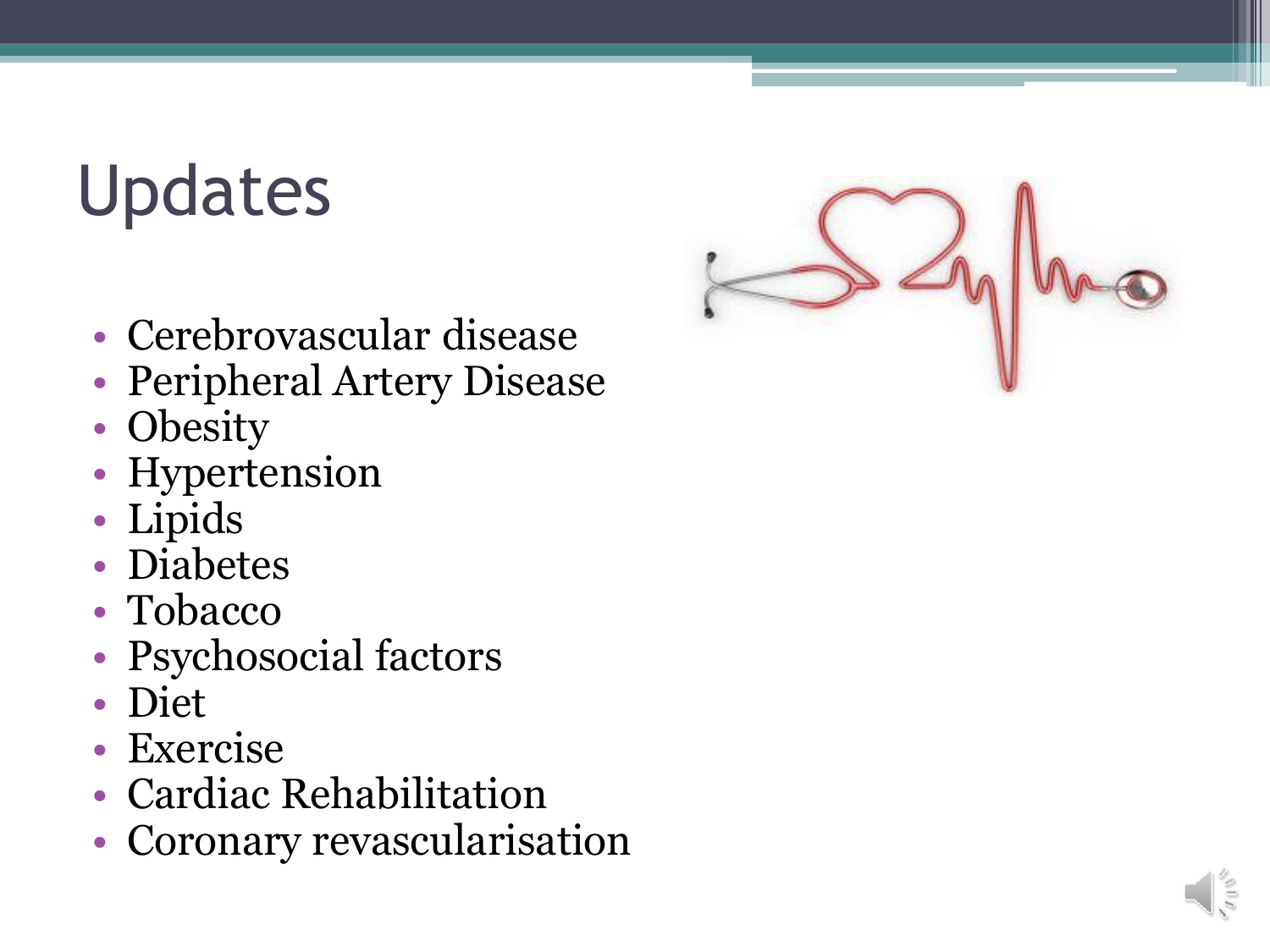### Cerebrovascular disease and stroke in older adults

- 87% are ischemic, usually disruption of atherosclerotic plaque
- 8% one-month case-fatality rate
- Much higher residual disability rates
- Control of **hypertension** and **hyperlipidaemia**
	- strong and continuous reduction in new and recurrent stroke risk.
- **Smoking cessation**
	- Within 5 years, risk of stroke declines to that of lifetime nonsmokers

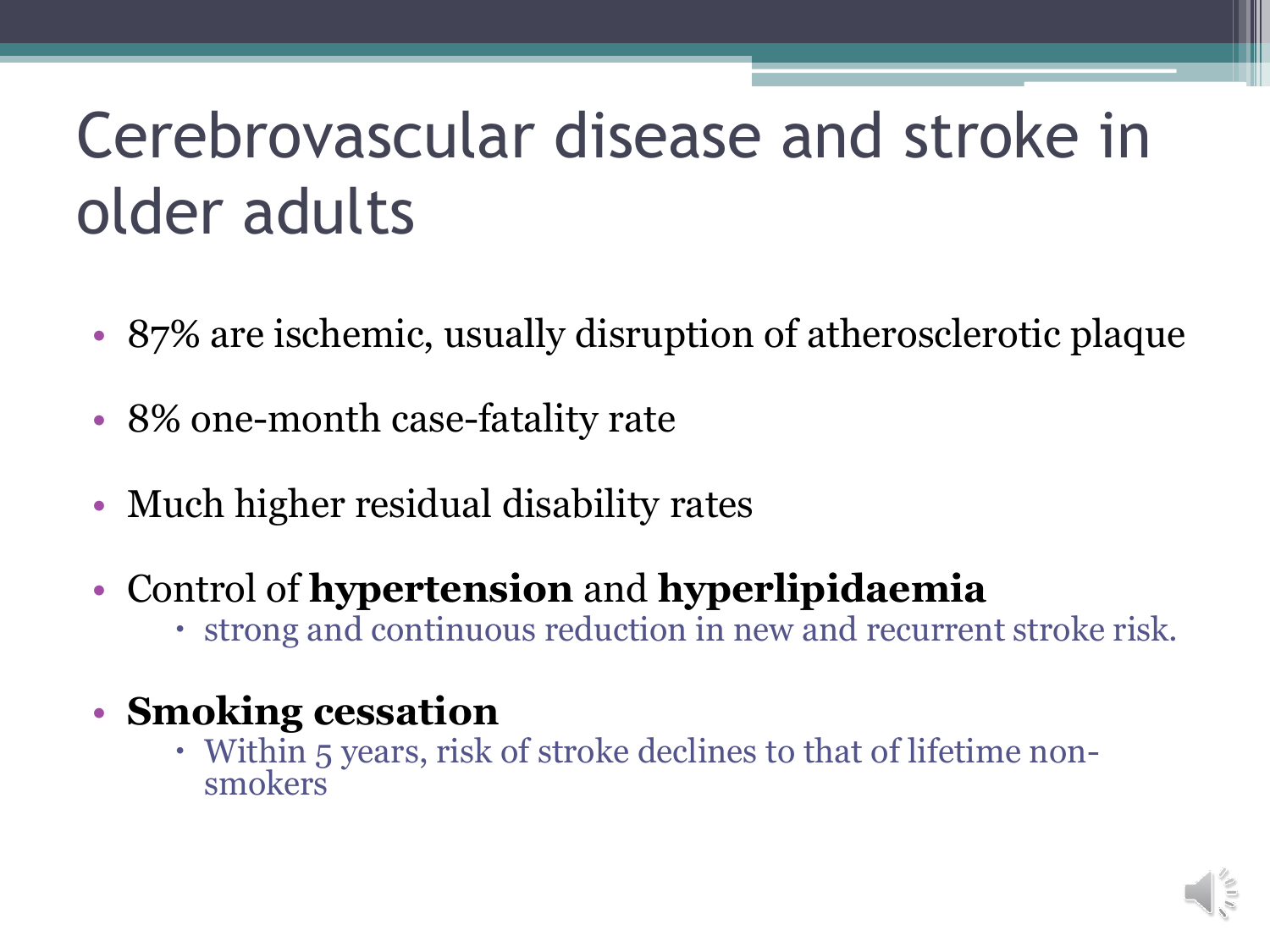### Peripheral artery disease

- High proportion of asymptomatic PAD in older patients (parallels rate of asymptomatic CHD)
	- Only 5-19% have classic claudication symptoms
- Common
	- $\cdot$  10% of 55-59 year olds
	- 60% in >85 year olds (Rotterdam study)
- Potent risk factors
	- Smoking and Diabetes
- Effective treatment includes
	- Supervised walking programmes
	- Smoking cessation
	- Aggressive treatment of hypertension and hyperlipidaemia
	- Antiplatelets
- ABI is best screening test



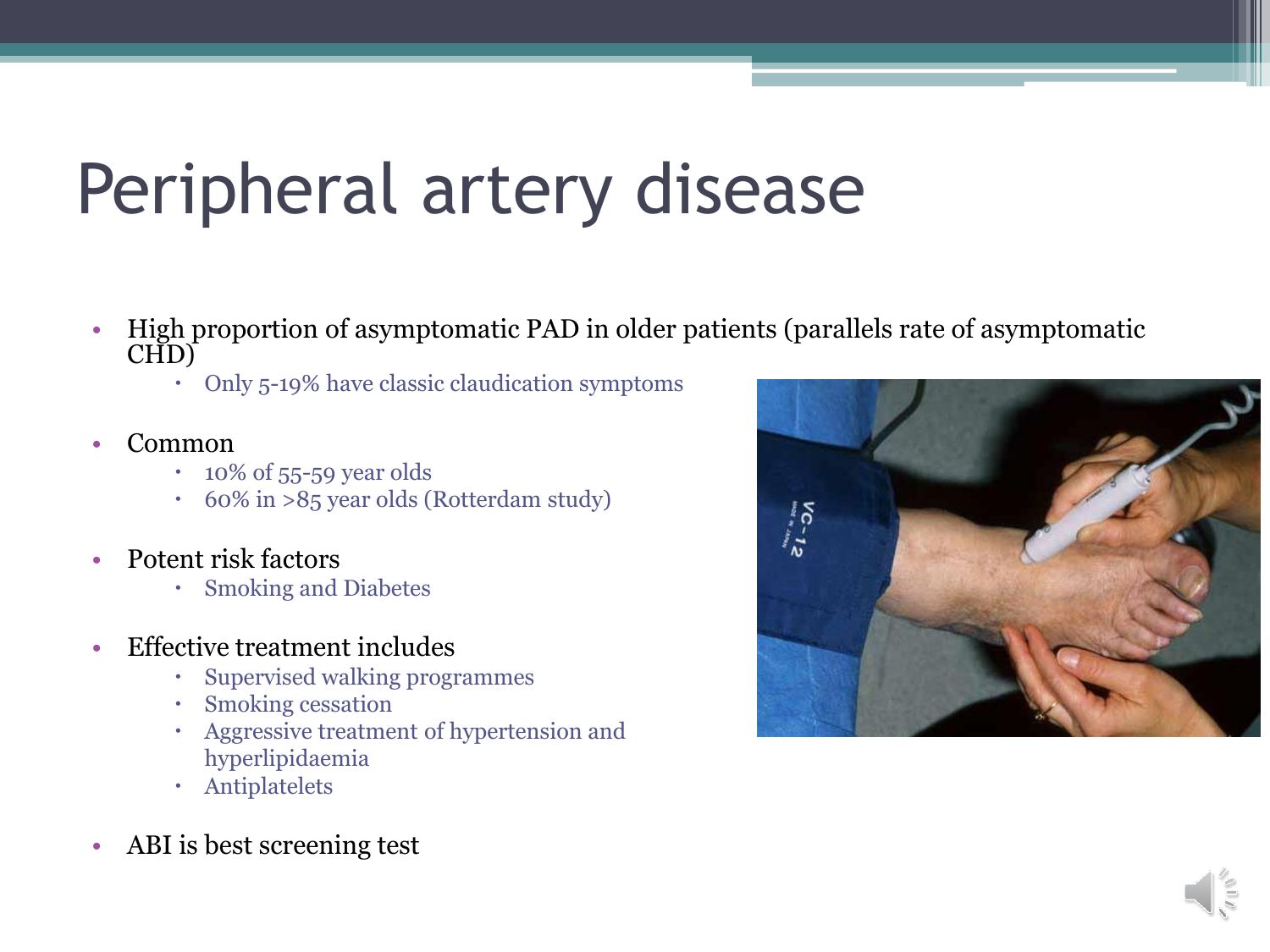### *"Those with claudication or atypical leg symptoms and all those with known CHD / previous stroke should undergo ABI testing"*

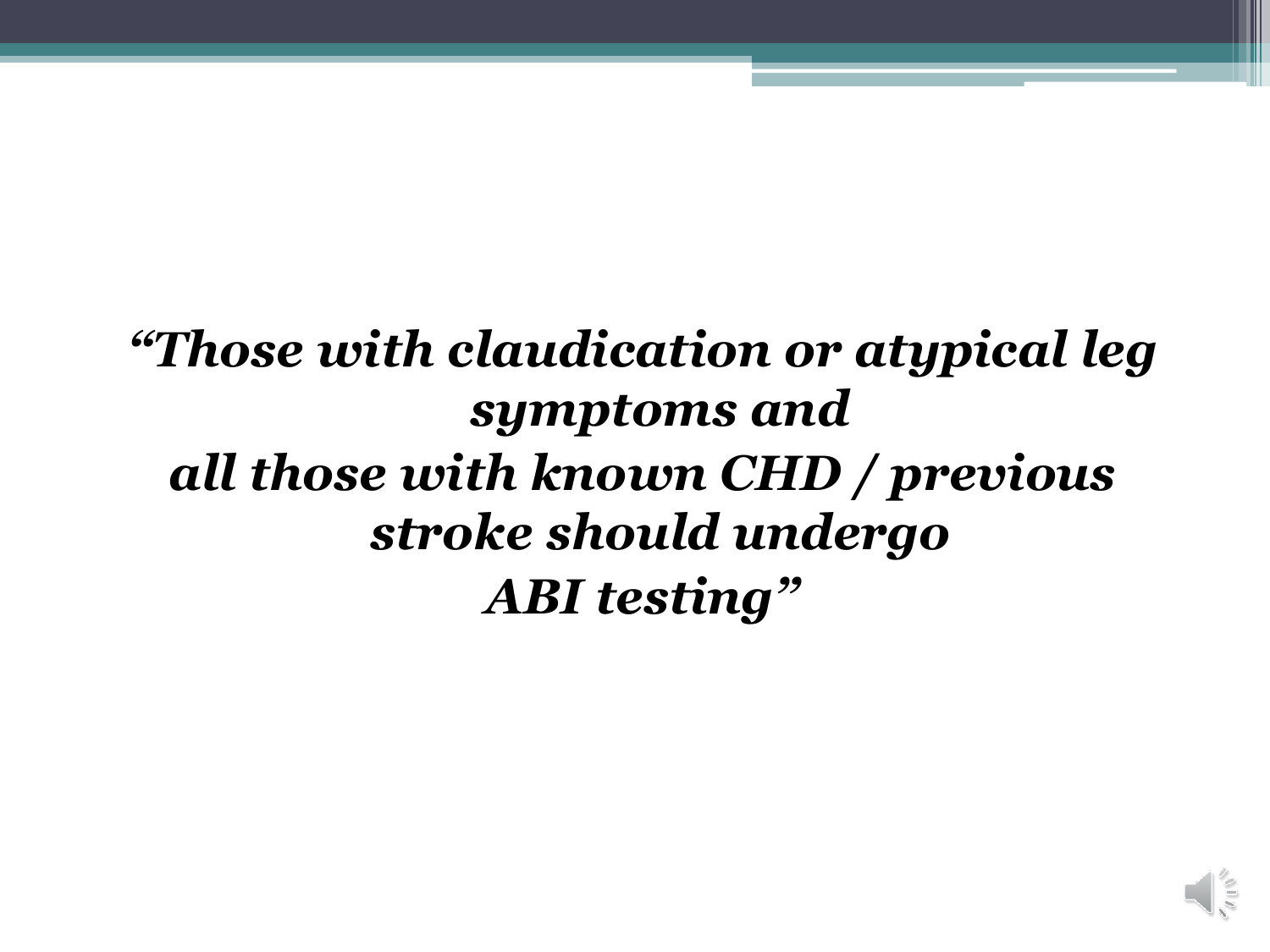# **Obesity**

• Increased overall mortality



- Two thirds of elderly are overweight or obese
	- Metabolic rate declines
	- Changing life-long dietary habits is difficult
	- Decline in physical activity
	- Hypoglycaemic drugs, steroids, antidepressants

### • Increased risk

- Hypertension, hyperlipidaemia, diabetes
- Significant independent risk factor for nonfatal ASCVD outcomes

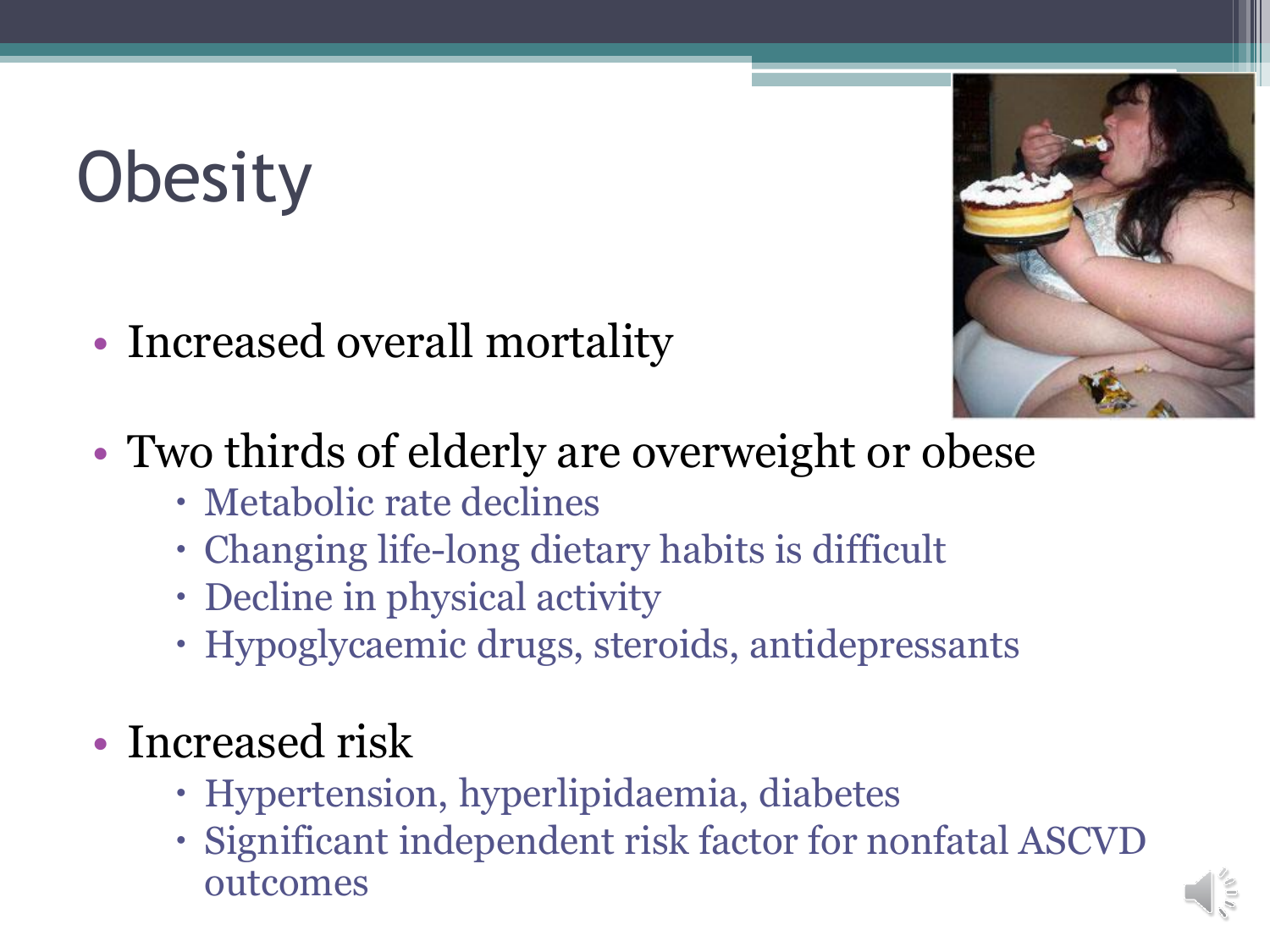# Weight reduction

- Benefits
	- Improved BP control, insulin sensitivity, glucose control



- ? Hyperlipidaemia (inconsistent evidence)
- ? Atherosclerotic risk factors or events (lack of evidence in older people)
- Improved physical function and QoL
- Diet synergistic with exercise
- Strength training to help retain skeletal muscle and function
- Moderate weight loss (3-5%) associated with clinically significant benefits

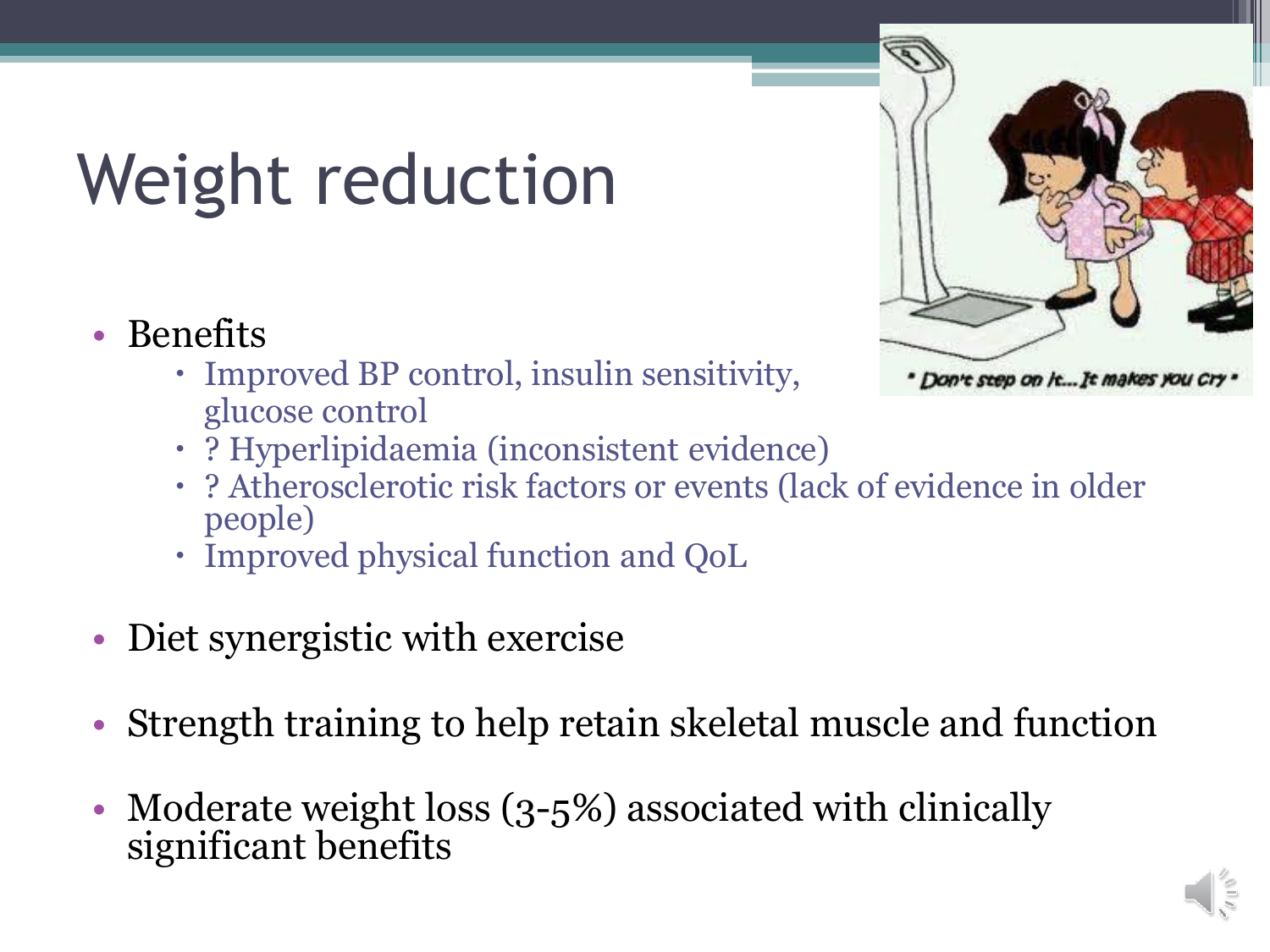## Hypertension

### • 70% of adults >75 years

- Increased arterial stiffness
- High salt diets and sedentary lifestyle
- Accumulation of arterial calcium
- Renal disease
- Medications eg NSAIDS
- sBP rises progressively and dBP plateaus in late middle-age **widened pulse pressure with age**
- Isolated systolic hypertension in 90% of all hypertensive patients



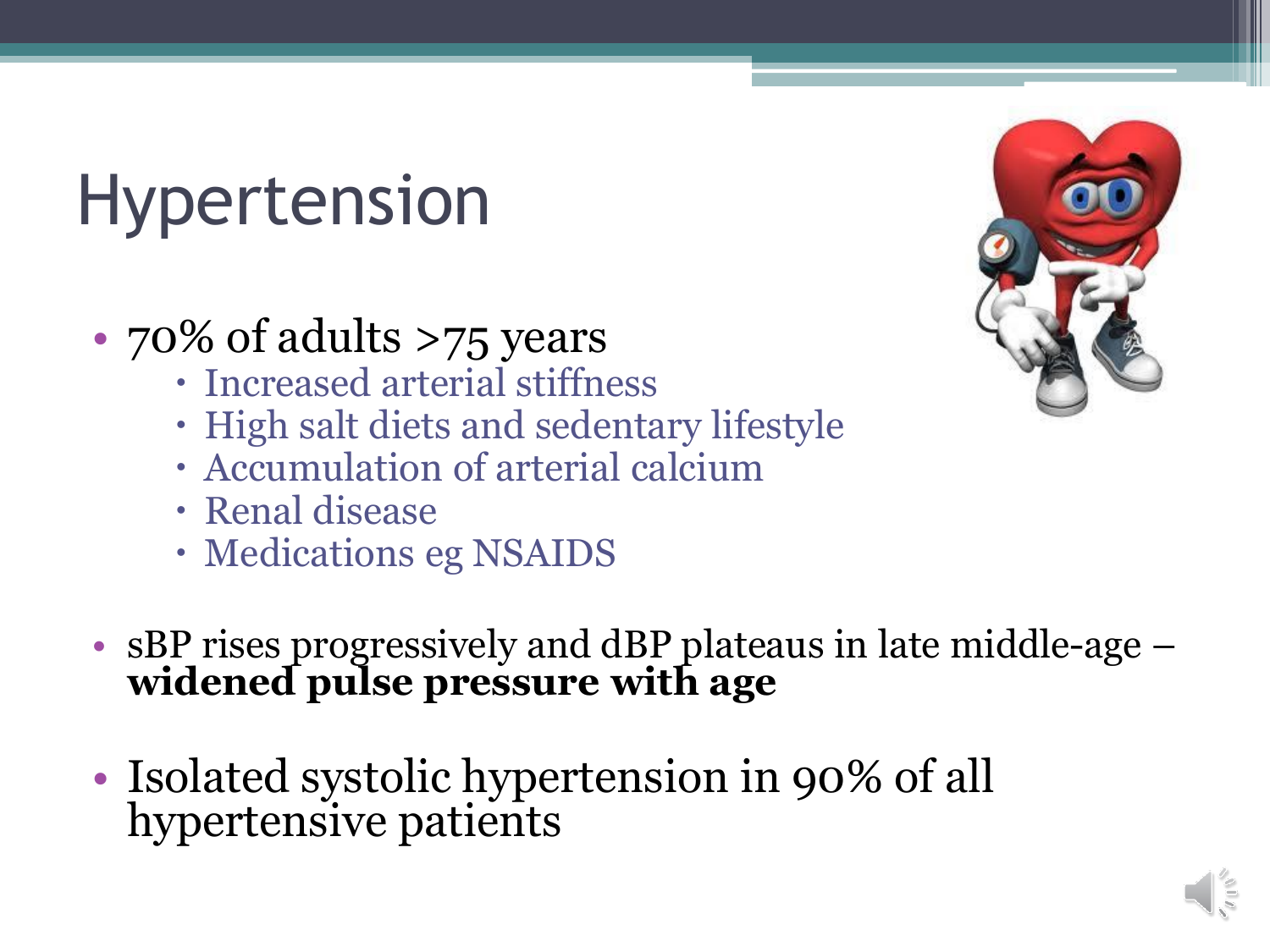### Hypertension management

- Increased risk of side effects and compliance issues
- Goal: <140/90mmHg
	- This target in older patients is based on expert opinion (AHA/ACCF expert consensus document)
- Non-pharmacological approach should be tried first
- Excessive drop in diastolic BP should be avoided to prevent excessive reduction in coronary blood flow
- Some studies have shown higher CHD rates when dBP is reduced to <70-75mmHg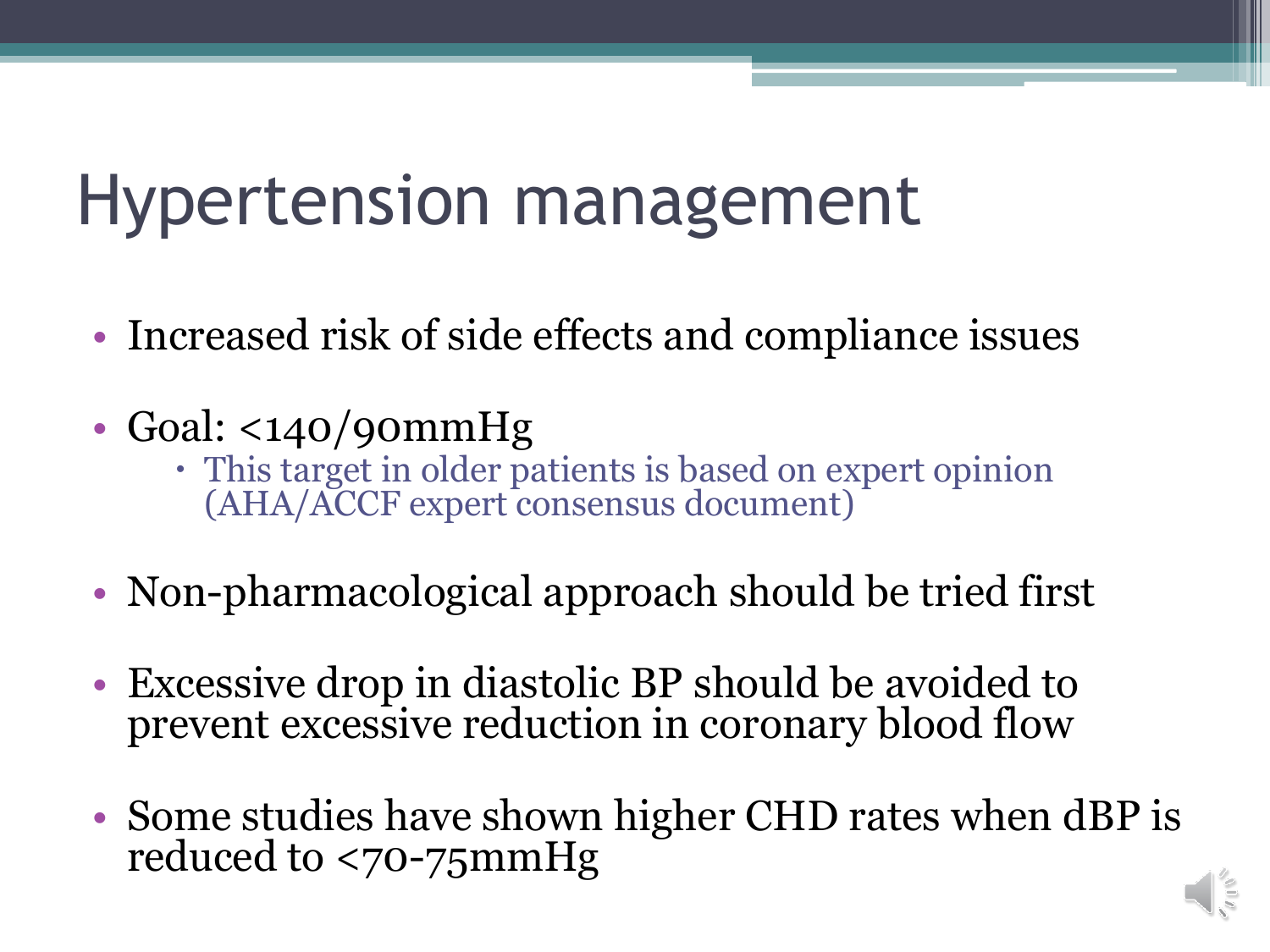# Lipids

- LDL remains strongly associated with CHD events in older adults
- Statins reduce risk of death and recurrent ASCVD events in older patients

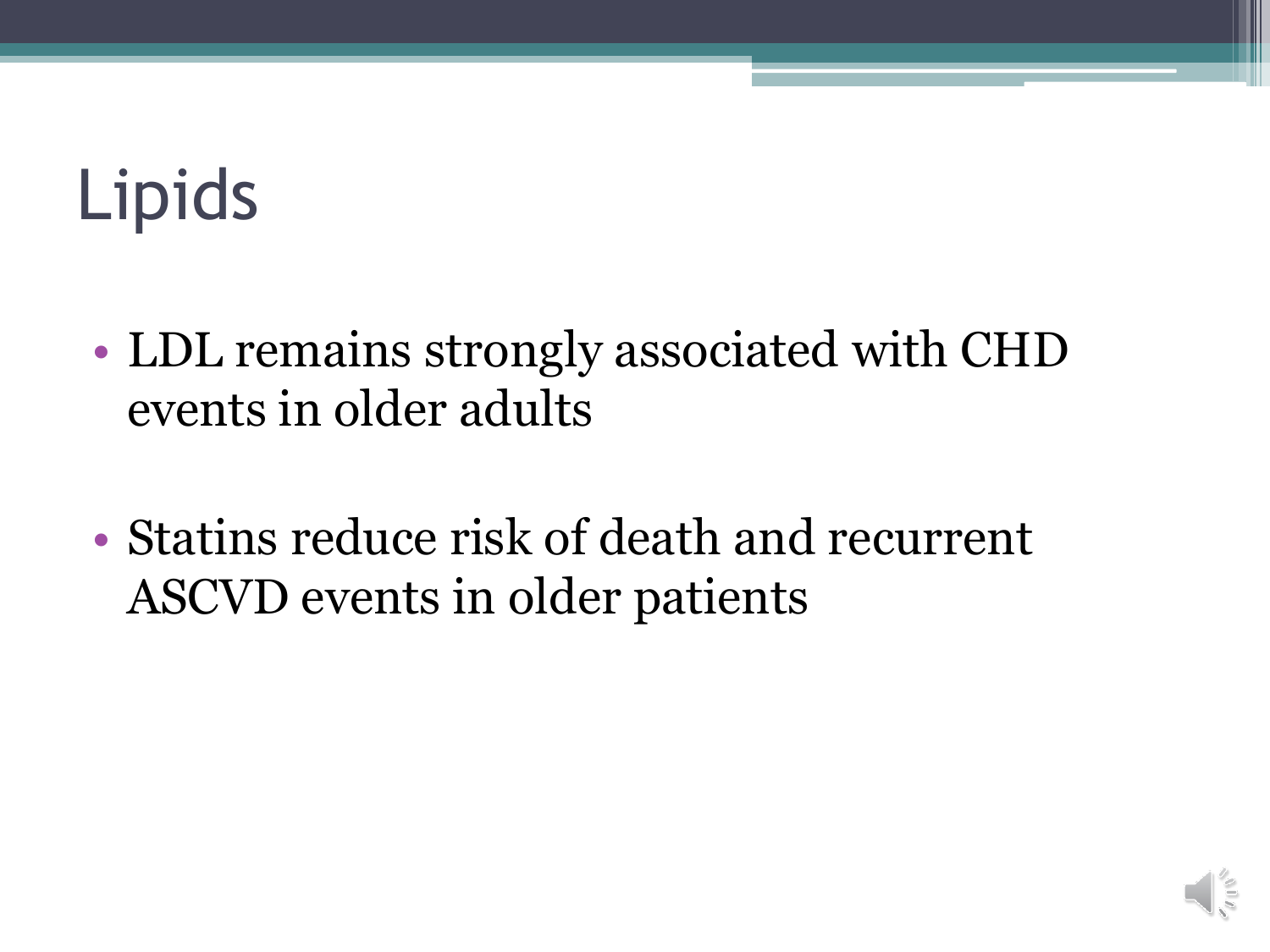### Statins in older patients

### • Benefits:

- decreased all-cause mortality, CHD mortality, nonfatal MI, need for revascularisation, and stroke
- Significantly improved threadmill-walking time before the onset of claudication
- ??observational studies suggest a reduction in risk and progression of dementia

### • Risks:

- Dyspepsia is most commonly reported SE
- Higher incidence of abnormal LFTs with high dose statins (except in TNT – LFTs increased similarly to statin dose in older and younger patients
- Myalgias with / without CK elevation (present late ?arthritis / aging)
- ?Worsen cognitive function and memory loss (new advisory labelling)

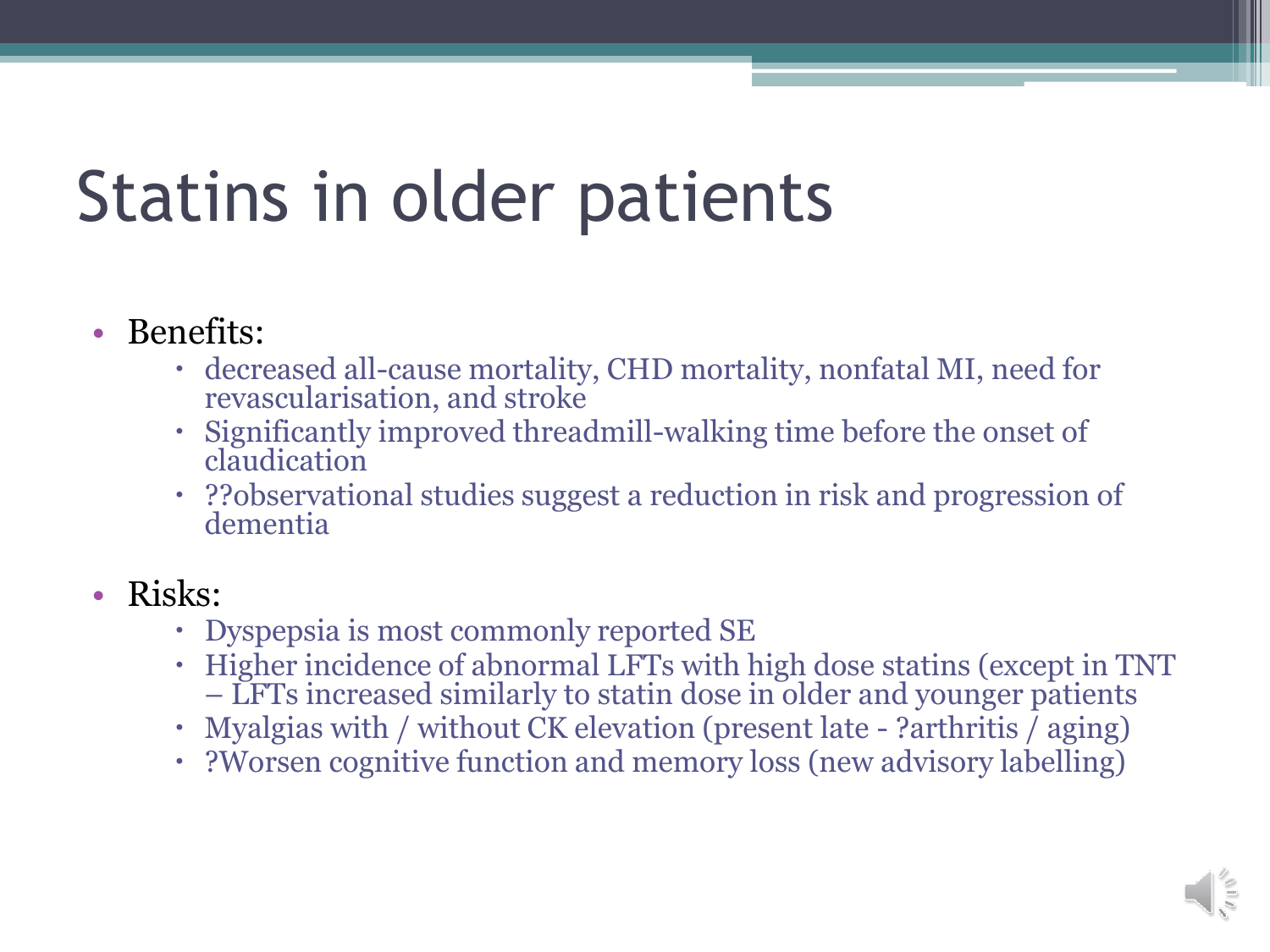## Caution

### Statin-related adverse events increased with

- Gender F>M
- Small stature / low BMI
- Concomitant fibrates and drugs using cyt P450
- Use during surgery
- Decreased hepatic / renal function
- Fatty liver disease
- Hypothyroidism
- Diabetes
- Heavy use of alcohol

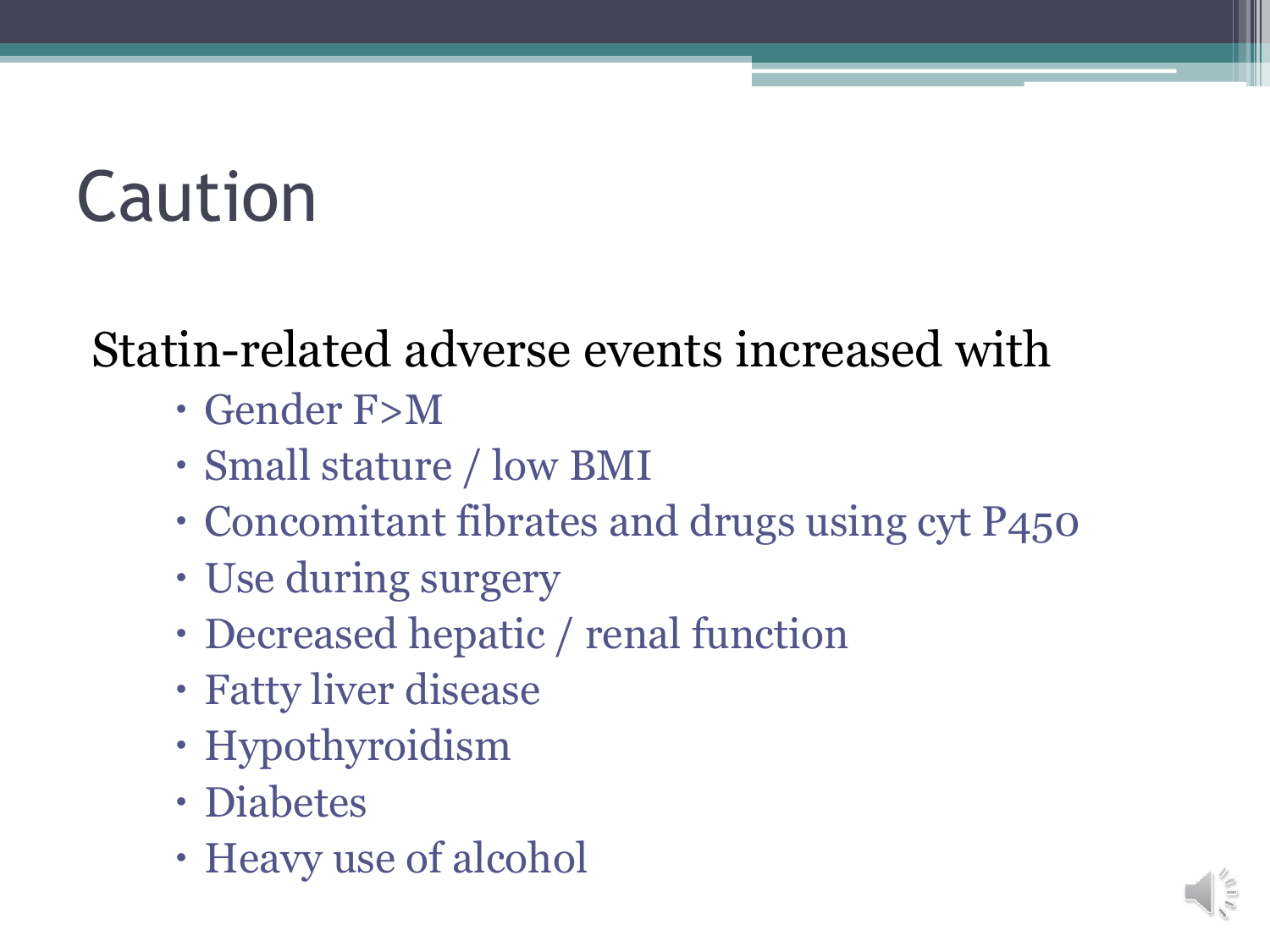### To treat or not to treat

- Estimate life-expectancy by using appropriate multimorbid tool
	- Patients with severely compromised life expectancy / QoL may not be suitable candidates
- Patients' opinion
	- May place more emphasis on stroke risk reduction or preventing worsening claudication despite the negligible effect on longevity (quality vs quantity)
- RCT data indicates a 1-3 year time lag until benefit is demonstrable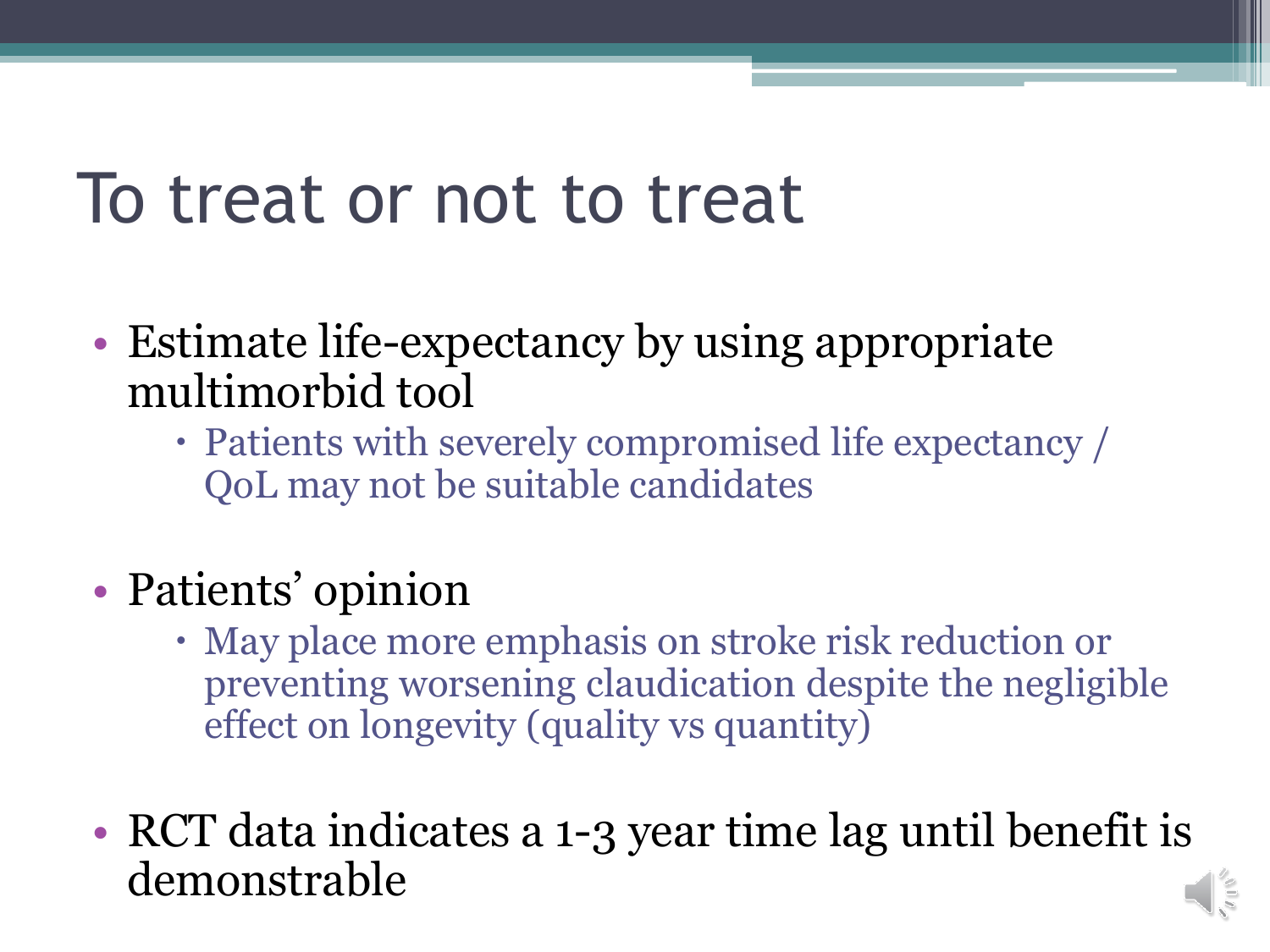

Home





#### **Science & Quality**

ACC

Guidelines & Quality Standards

- $-$  A to Z Guide
- ACCE Endorsements
- Clinical Statement Definitions
- Methodology
- Pocket Guides
- Relationships with **Industry Policy**
- CardioCompass™ **Beta Version**
- $-$  Statements in Progress
- Clinical Communities
- JACC Journals
- Journal Scans
- Hot Topics
- Case Challenges
- Clinical Trials
- **NCDR**
- Quality Programs
- Clinical Tools
- Clinical Images
- **Editorial Board**

### 2013 Prevention Guideline Tools and Risk Calculator



Home > Science & Quality > Guidelines & Quality Standards >

#### 2013 Prevention Guidelines Tools



The American Heart Association and the American College of Cardiology are excited to provide a series of new cardiovascular prevention quidelines for the assessment of cardiovascular risk. lifestyle modifications that

reduce risk, management of elevated blood cholesterol, and management of increased body weight in adults. To support the implementation of these quidelines, the new Pooled Cohort Equations CV Risk Calculator and additional Prevention Guideline Tools are available below. Other tools may be developed and available in the near future.

#### Clinical Vignettes T

#### **DOWNLOAD CV RISK CALCULATOR**

This downloadable spreadsheet is a companion tool to the 2013 ACC/AHA Guideline on the Assessment of Cardiovascular Risk<sup>1</sup>. The spreadsheet enables health care providers and patients to estimate 10-year and lifetime risks for atherosclerotic cardiovascular disease (ASCVD), defined as coronary death or nonfatal myocardial infarction, or fatal or nonfatal stroke, based on the Pooled

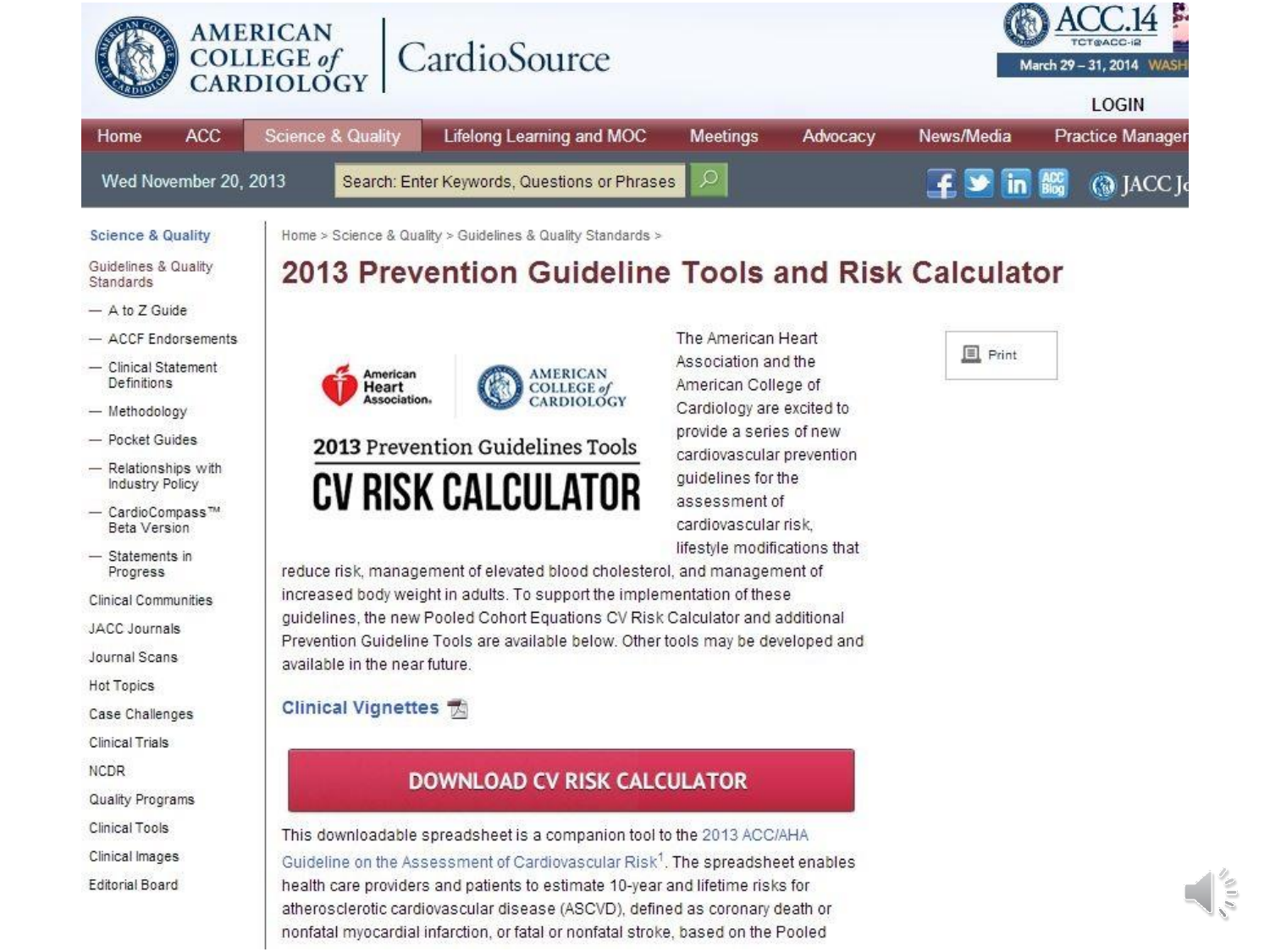| <b>Risk Factor</b>                                                                                                                                                                                                                                                                                                                                                                                                                                                                                                                                                                                                                                    | Units                                                                                                                                                                                                                                                                                                                                       |                                        | Value           | Acceptable range of values                                                                                                                        | Optimal values                      |                                                                                                                                      |
|-------------------------------------------------------------------------------------------------------------------------------------------------------------------------------------------------------------------------------------------------------------------------------------------------------------------------------------------------------------------------------------------------------------------------------------------------------------------------------------------------------------------------------------------------------------------------------------------------------------------------------------------------------|---------------------------------------------------------------------------------------------------------------------------------------------------------------------------------------------------------------------------------------------------------------------------------------------------------------------------------------------|----------------------------------------|-----------------|---------------------------------------------------------------------------------------------------------------------------------------------------|-------------------------------------|--------------------------------------------------------------------------------------------------------------------------------------|
| Sex                                                                                                                                                                                                                                                                                                                                                                                                                                                                                                                                                                                                                                                   | M (for males) or F (for females)                                                                                                                                                                                                                                                                                                            |                                        |                 | M or F                                                                                                                                            |                                     |                                                                                                                                      |
| Age                                                                                                                                                                                                                                                                                                                                                                                                                                                                                                                                                                                                                                                   | years                                                                                                                                                                                                                                                                                                                                       |                                        |                 | 20-79                                                                                                                                             |                                     |                                                                                                                                      |
| Race                                                                                                                                                                                                                                                                                                                                                                                                                                                                                                                                                                                                                                                  | AA (for African Americans) or WH (for whites or others)                                                                                                                                                                                                                                                                                     |                                        |                 | AA or WH                                                                                                                                          |                                     |                                                                                                                                      |
| <b>Total Cholesterol</b>                                                                                                                                                                                                                                                                                                                                                                                                                                                                                                                                                                                                                              | mg/dL                                                                                                                                                                                                                                                                                                                                       |                                        |                 | 130-320                                                                                                                                           | 170                                 |                                                                                                                                      |
| HDL-Cholesterol                                                                                                                                                                                                                                                                                                                                                                                                                                                                                                                                                                                                                                       | mg/dL                                                                                                                                                                                                                                                                                                                                       |                                        |                 | 20-100                                                                                                                                            | 50                                  |                                                                                                                                      |
| <b>Systolic Blood Pressure</b>                                                                                                                                                                                                                                                                                                                                                                                                                                                                                                                                                                                                                        | mm Hg                                                                                                                                                                                                                                                                                                                                       |                                        |                 | 90-200                                                                                                                                            | 110                                 |                                                                                                                                      |
| <b>Treatment for High Blood Pressure</b>                                                                                                                                                                                                                                                                                                                                                                                                                                                                                                                                                                                                              | Y (for yes) or N (for no)                                                                                                                                                                                                                                                                                                                   |                                        |                 | Y or N                                                                                                                                            | N                                   |                                                                                                                                      |
| Diabetes                                                                                                                                                                                                                                                                                                                                                                                                                                                                                                                                                                                                                                              | Y (for yes) or N (for no)                                                                                                                                                                                                                                                                                                                   |                                        |                 | Y or N                                                                                                                                            | N                                   |                                                                                                                                      |
| Smoker                                                                                                                                                                                                                                                                                                                                                                                                                                                                                                                                                                                                                                                | Y (for yes) or N (for no)                                                                                                                                                                                                                                                                                                                   |                                        |                 | Y or N                                                                                                                                            | N                                   |                                                                                                                                      |
| Your 10-Year ASCVD Risk (%)                                                                                                                                                                                                                                                                                                                                                                                                                                                                                                                                                                                                                           | This calculator only provides 10-year risk<br>estimates for individuals 40 to 79 years of age<br>Enter M or F for Gender Enter WH or AA for race<br>Enter 130-320 for TC value Enter 20-100 for HDL<br>value Enter 90-200 for SBP value Enter Y or N for<br>treatment for hypertension Enter Y or N for<br>Diabetes Enter Y or N for Smoker | 1.0<br>0.9<br>0.8                      |                 | 10-Year and Lifetime ASCVD Risks                                                                                                                  |                                     |                                                                                                                                      |
| 10-Year ASCVD Risk (%) for Someone Your Age<br>with Optimal Risk Factor Levels (shown above in<br>column E)                                                                                                                                                                                                                                                                                                                                                                                                                                                                                                                                           | Enter M or F for Gender This calculator only<br>provides 10-year risk estimates for individuals 40<br>to 79 years of age Enter WH or AA for race                                                                                                                                                                                            | 0.7<br>$\overline{\mathcal{E}}$ 0.6    |                 |                                                                                                                                                   |                                     |                                                                                                                                      |
| Your Lifetime ASCVD Risk* (%)<br>Lifetime ASCVD Risk (%) for Someone at Age 50                                                                                                                                                                                                                                                                                                                                                                                                                                                                                                                                                                        | This calculator only provides lifetime risk<br>estimates for individuals 20 to 59 years of age<br>Enter M or F for Gender Enter 130-320 for TC value<br>Enter 90-200 for SBP value Enter Y or N for<br>treatment for Hypertension Enter Y or N for<br><b>Diabetes Enter Y or N for Smoker</b>                                               | Risk<br>Predicted<br>0.4<br>0.3<br>0.2 |                 |                                                                                                                                                   |                                     |                                                                                                                                      |
| with Optimal Risk Factor Levels (shown above in<br>column <sub>E</sub> )                                                                                                                                                                                                                                                                                                                                                                                                                                                                                                                                                                              | Enter M or F for gender                                                                                                                                                                                                                                                                                                                     | 0.1                                    |                 |                                                                                                                                                   |                                     |                                                                                                                                      |
| 'This is the lifetime ASCVD risk for an<br>individual at age 50 years with your risk factor<br>levels. In rare cases, 10-year risks may<br>exceed lifetime risks given that the<br>estimates come from different approaches.<br>While 10-year risk estimates are derived from<br>methods and data using continuous<br>variables, the reported estimate of lifetime<br>risk is based on assigning each person into<br>one of 5 mutually exclusive sex-specific<br>groups, as per Lloyd-Jones et al., Circulation<br>2006; 113(6):791-8. Within each of the 5<br>groups, each person receives the same<br>lifetime risk estimate. In other words, using | For patients and the public: *This is the<br>lifetime risk of cardiovascular diseases, including<br>stroke, for an individual at age 50 years with your<br>risk factor levels. In rare cases, 10-year risks may                                                                                                                             | 0.0                                    | <b>Risk (%)</b> | Your 10-Year ASCVD 10-Year ASCVD Risk<br>(%) for Someone Your<br><b>Agewith Optimal Risk</b><br><b>Factor Levels (shown</b><br>above in column E) | Your Lifetime ASCVD<br>$Risk* (96)$ | <b>Lifetime ASCVD Risk</b><br>(%) for Someone at<br>Age 50 with Optimal<br><b>Risk Factor Levels</b><br>(shown above in<br>column E) |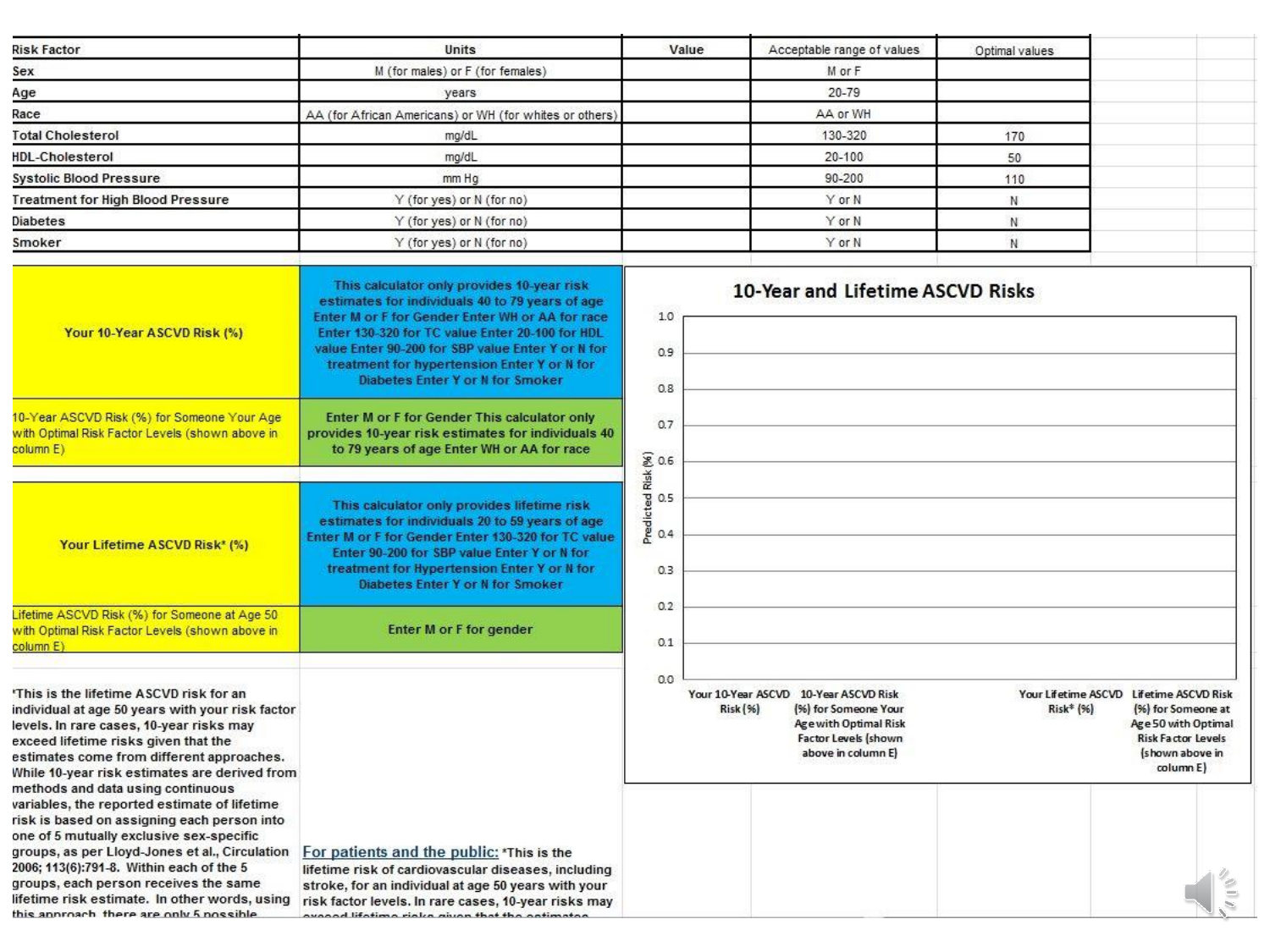# LDL Goal

- Goal:
	- LDL < 2.59 mmol/l as for younger patients with CHD
	- LDL < 1.8 mmol/l in very-high risk older patients (with caution)
- A 30-40% relative decrease from baseline LDL may provide greater risk reduction

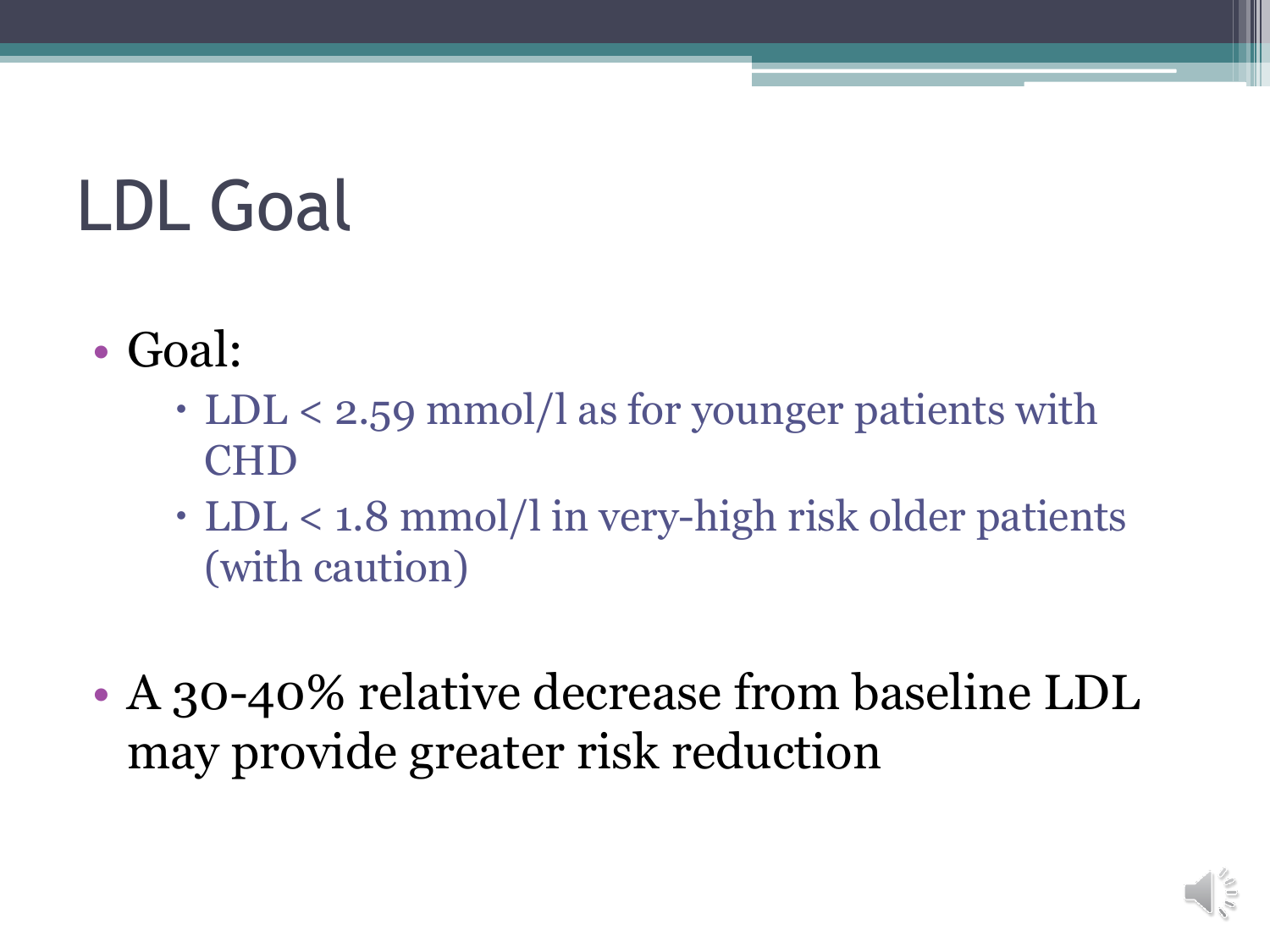### Hyperlipidaemia - treatment

### • Statins still first line

- Under-prescribed and under-dosed despite higher risk of recurrent events
- Only 24% of patients >65 years of age and 15% of patients >80 years of age received a statin at discharge after an MI (23013 patients)
- Nicotinic acid added to statins
	- May further reduce LDL and TG, and raise HDL
	- AIM-HIGH results have shown negative results
- Ezetimibe (cholesterol absorption inhibitor)
	- Safe in older patients
	- Effective in lowering LDL when added to statins
	- Hard ASCVD outcome data lacking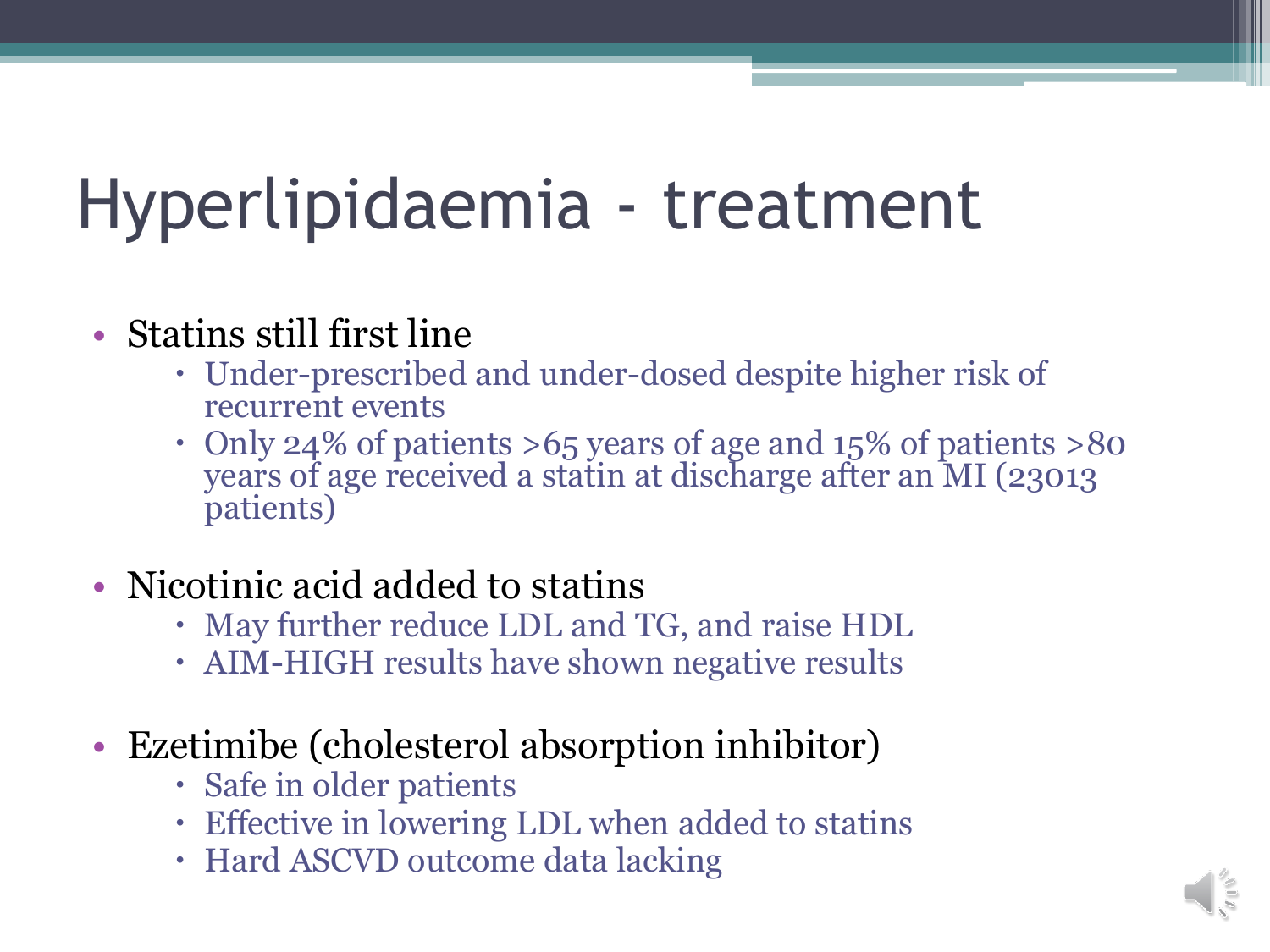### ? Fibrates

- Effective in lowering TG and LDL, and raising HDL
- Recent metaanalysis does not support the use of fibrates as primary use for ASCVD risk reduction
- Extreme caution in the elderly with combined statin and fibrate use
	- Increased risk of myopathy

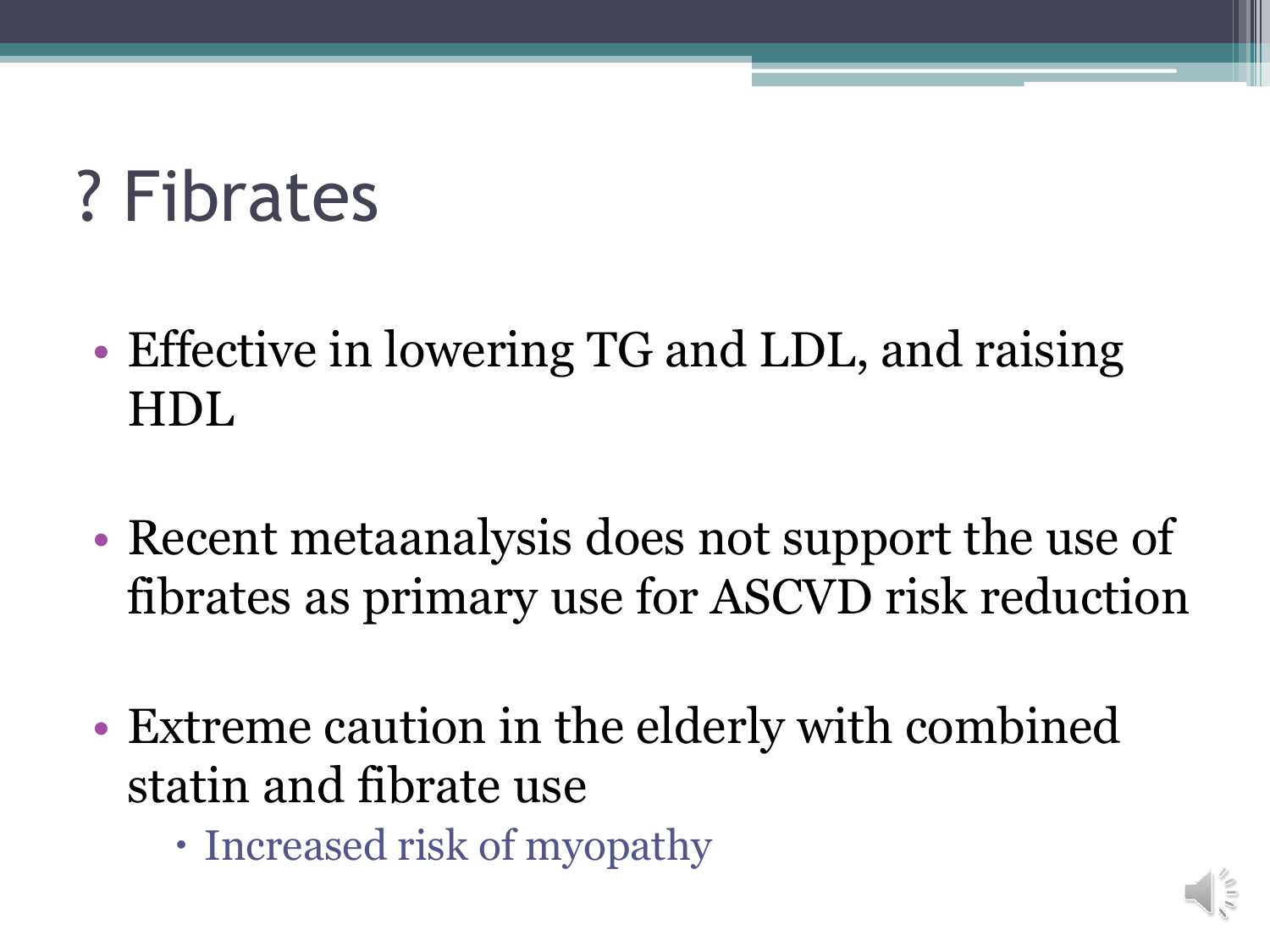### Alternatives

- Cardiac Rehabilitation in >75 year olds
	- Significant decline in TC, LDL, depression score
	- Increased HDL and QoL

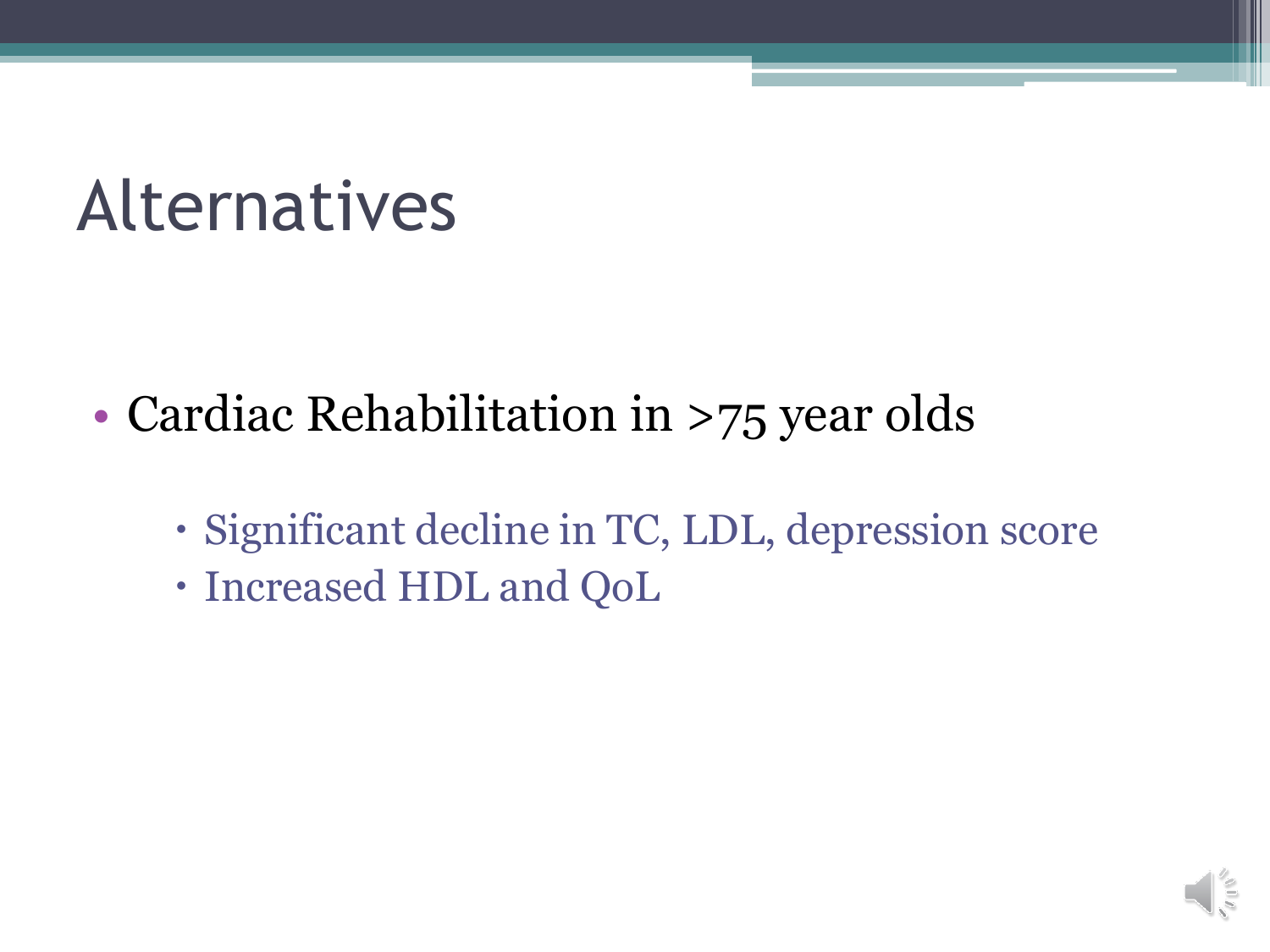### Diabetes mellitus in older patients

- Increased insulin resistance and impaired insulin secretion
- Underdiagnosed in older patients
	- Presentation with non-classical and nonspecific symptoms
- Increases morbidity and mortality
- Routine screening strongly recommended
	- Particularly for older patients with diagnosed ASCVD
- Treatment must be specifically tailored for each individual
	- Managing hyperglycaemia
	- Reducing risk of hypoglycaemia and adverse clinical outcomes

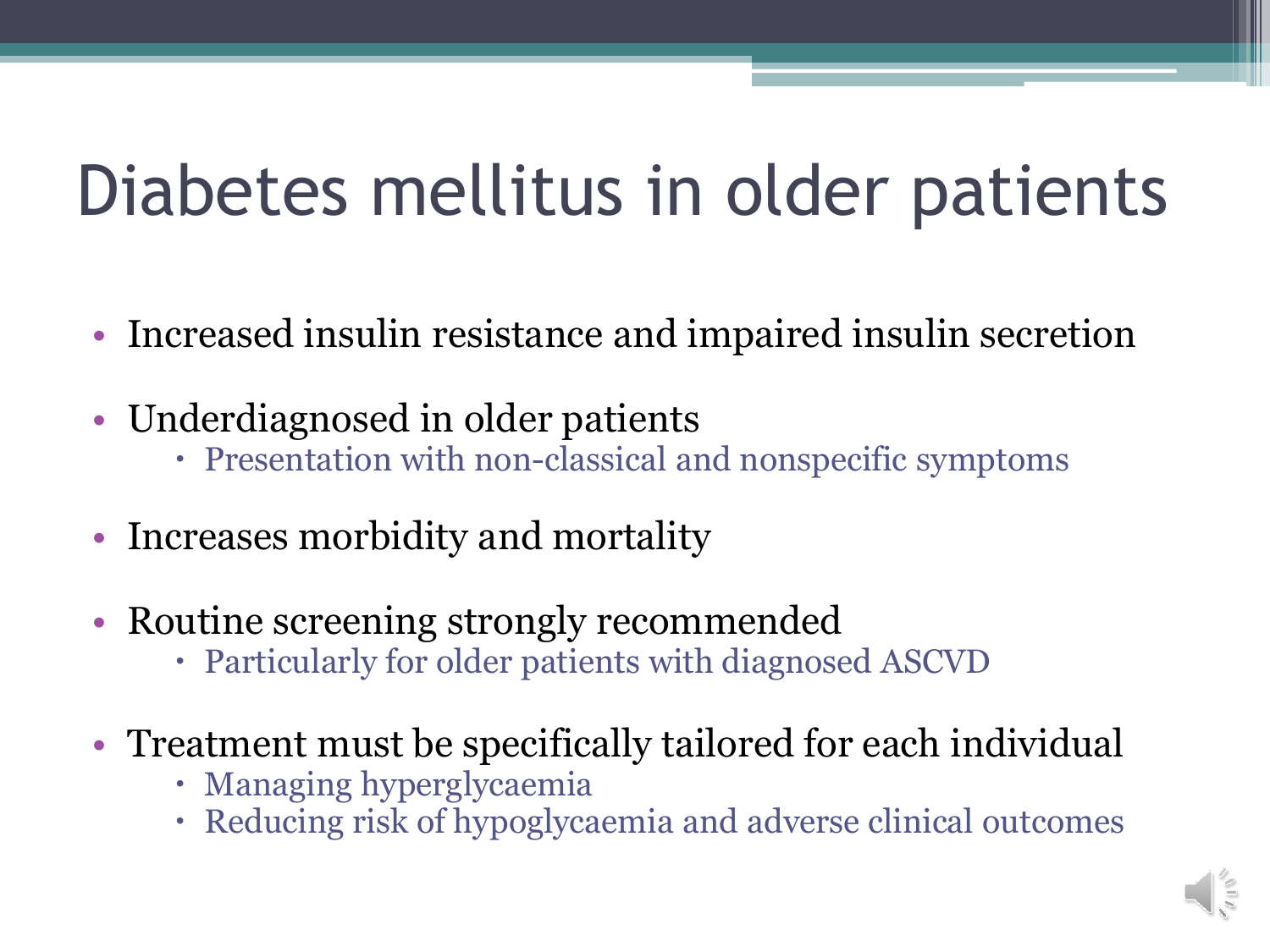*"Trials have consistently observed either no effect or even increased mortality in older patients receiving intensive glycaemic therapy"*

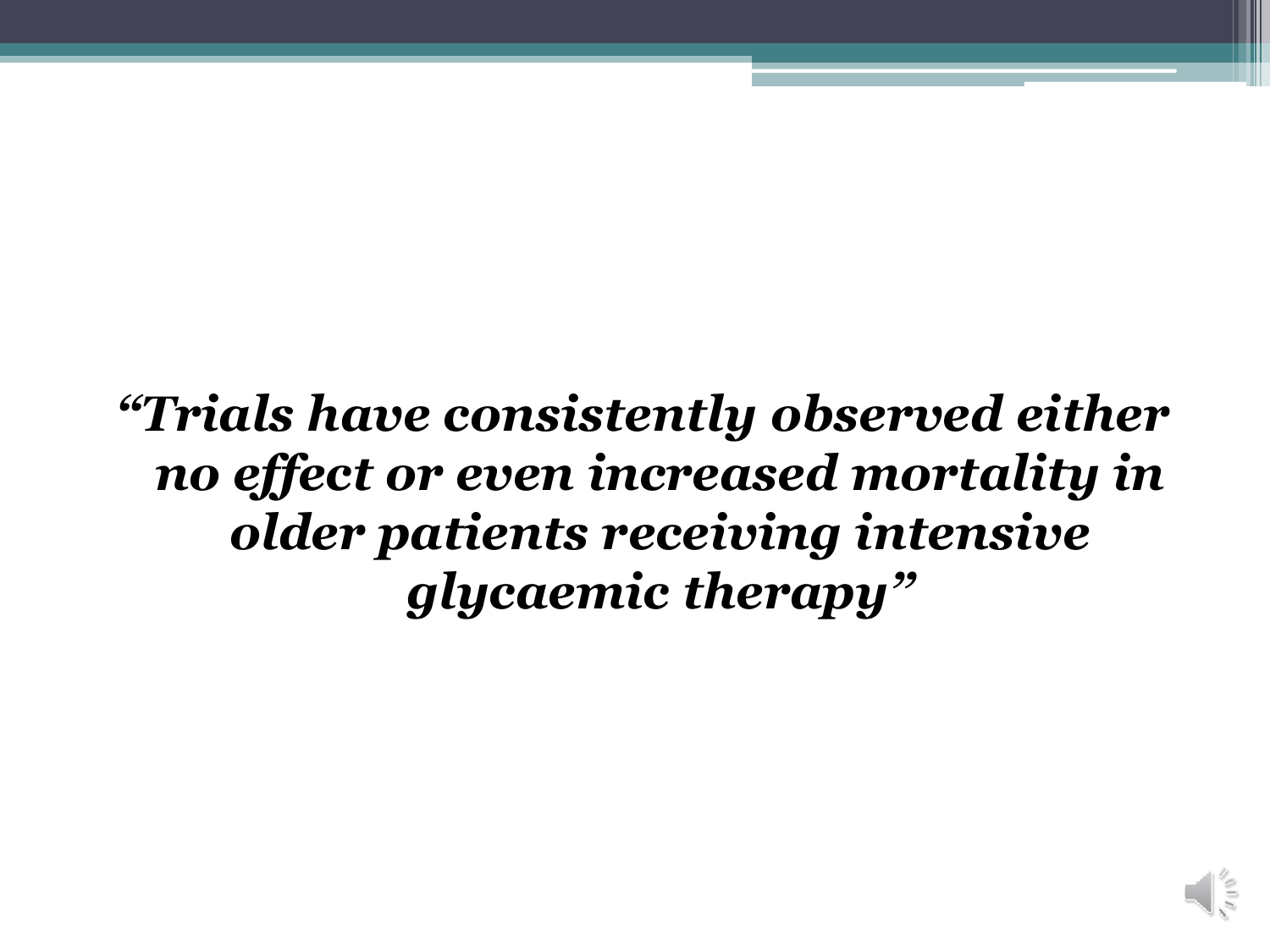### Treatment goals in diabetes

- Goals:
	- HbA1c <7% for adults <65 years or very healthy older patients
	- HbA1c of 7-7.9% for most older adults (especially with chronic comorbidities including ASCVD)
- Even higher targets for older patients
	- Frailty
	- Increased risk for hypoglycaemia
	- Short life expectancy

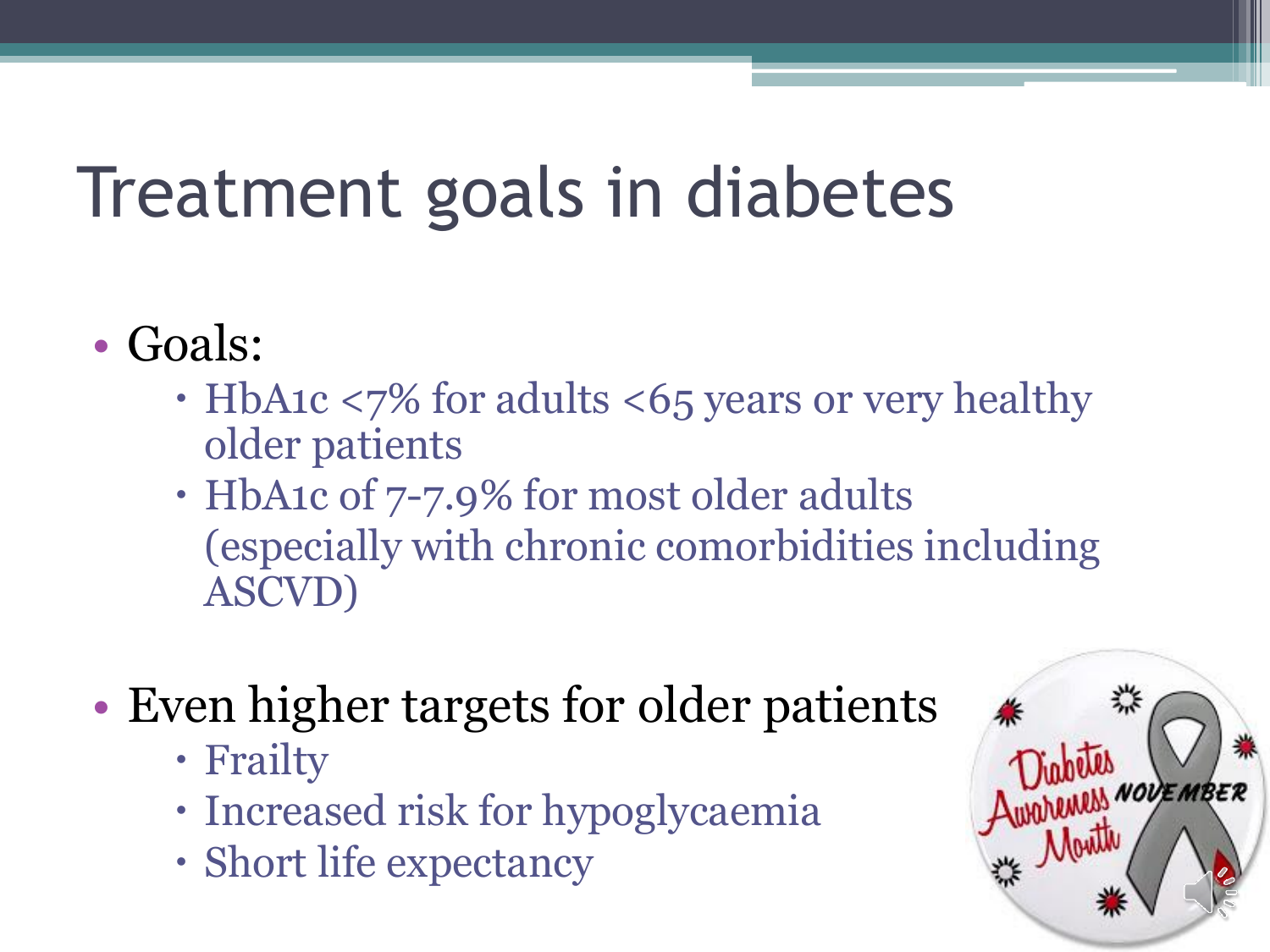# Smoking

- Leading preventable cause of death worldwide
- Strong consistent evidence of increased rate of recurrent coronary and vascular events in all patients with known ASCVD
- Benefits also in patients >80 years

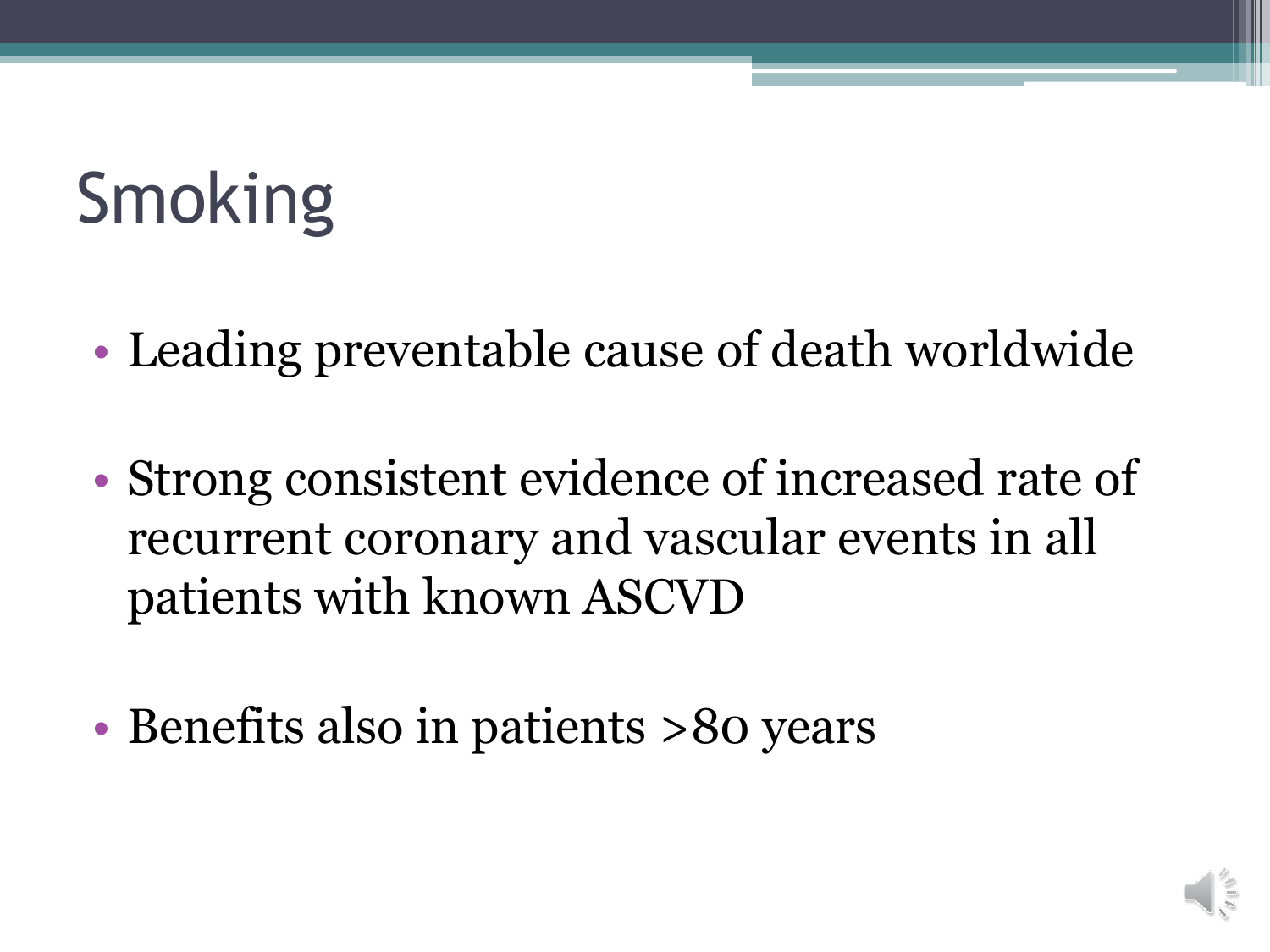### Smoking cessation

- Reduced cardiovascular event rates
	- 36% lower crude mortality risk
	- 32% lower rate of nonfatal MI
	- Reduced SCD risk
	- Reduced risk of stroke
	- Improves claudication symptoms

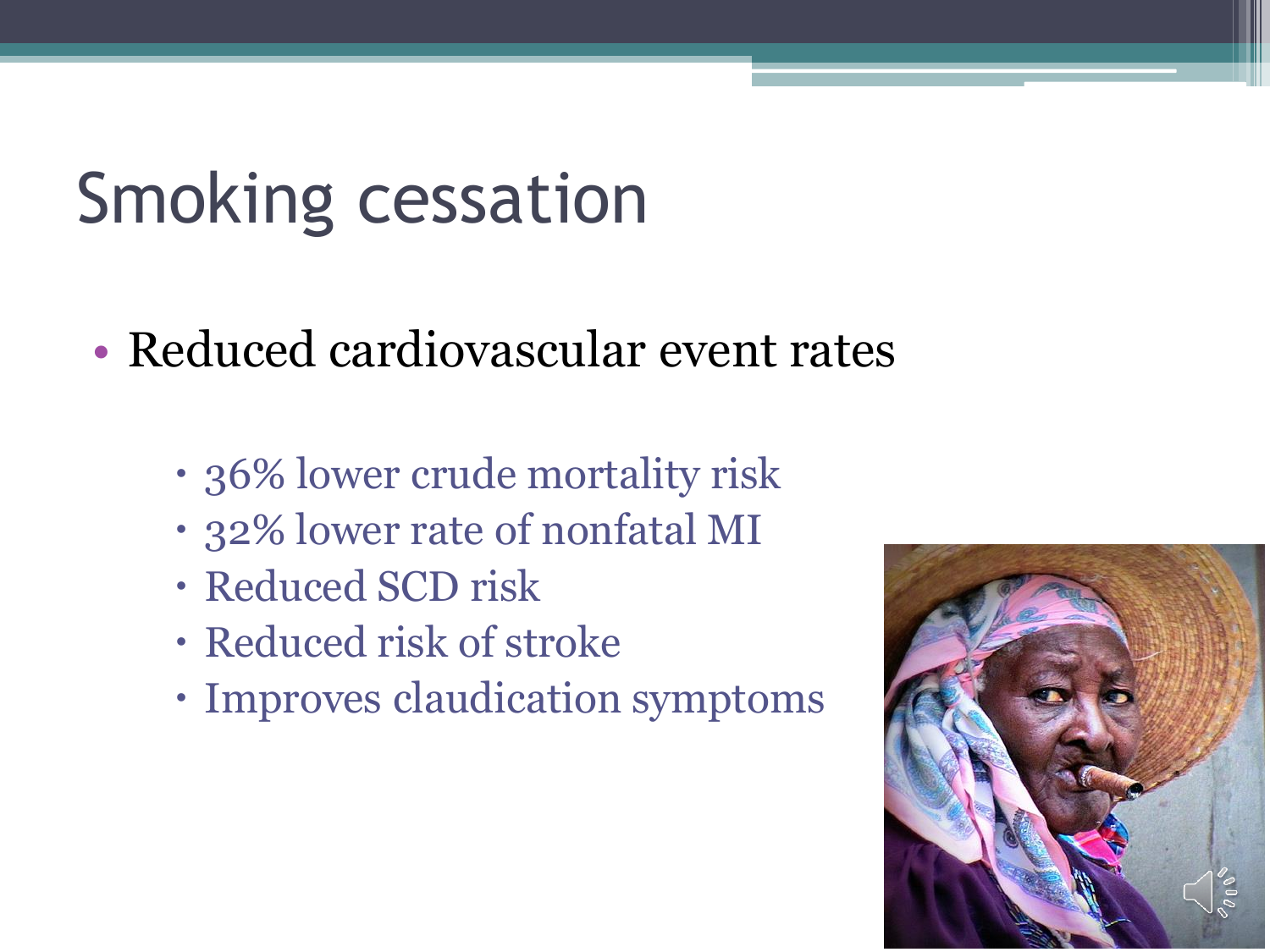## Smoking cessation

- Class 1A recommendation (AHA/ACCF Secondary Prevention guidelines)
- Despite this, success rates for smoking cessation remain modest
- Patient counselling and pharmacological therapies eg NRT
	- Can improve rates by 2-3 fold vs non-aided attempts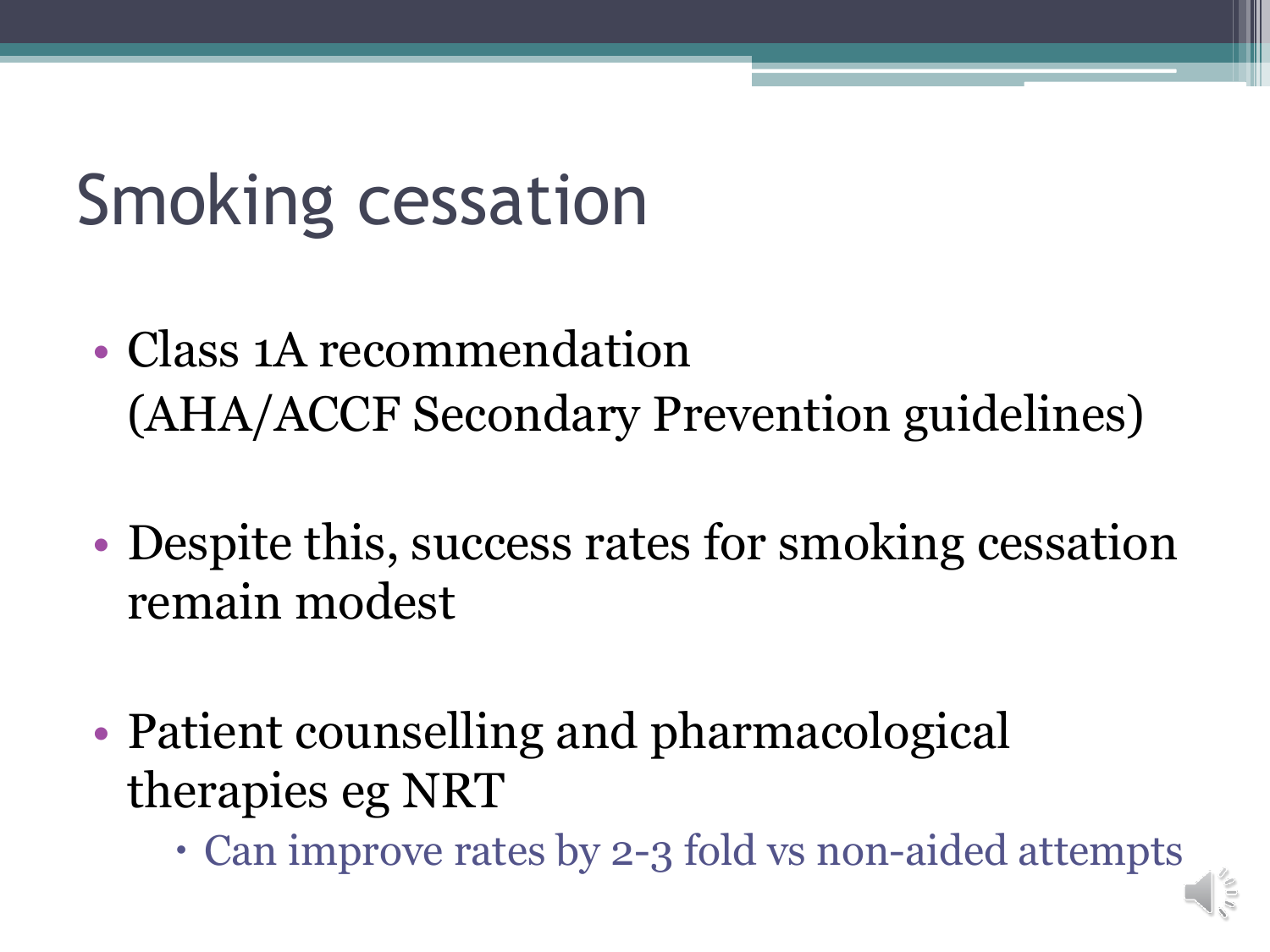# Psychosocial issues

### • Personality

Type A behaviour pattern – hostility component

### • Depression

- Common
- Increases **adverse events**, **mortality**
- Depression should be routinely assessed and treated when indicated in patients with CHD
- Anxiety
	- $\cdot$  >40% in hospitalised MI patients
	- 15-20% still report anxiety 1 year after hospital discharge
	- Lower rates in older patients

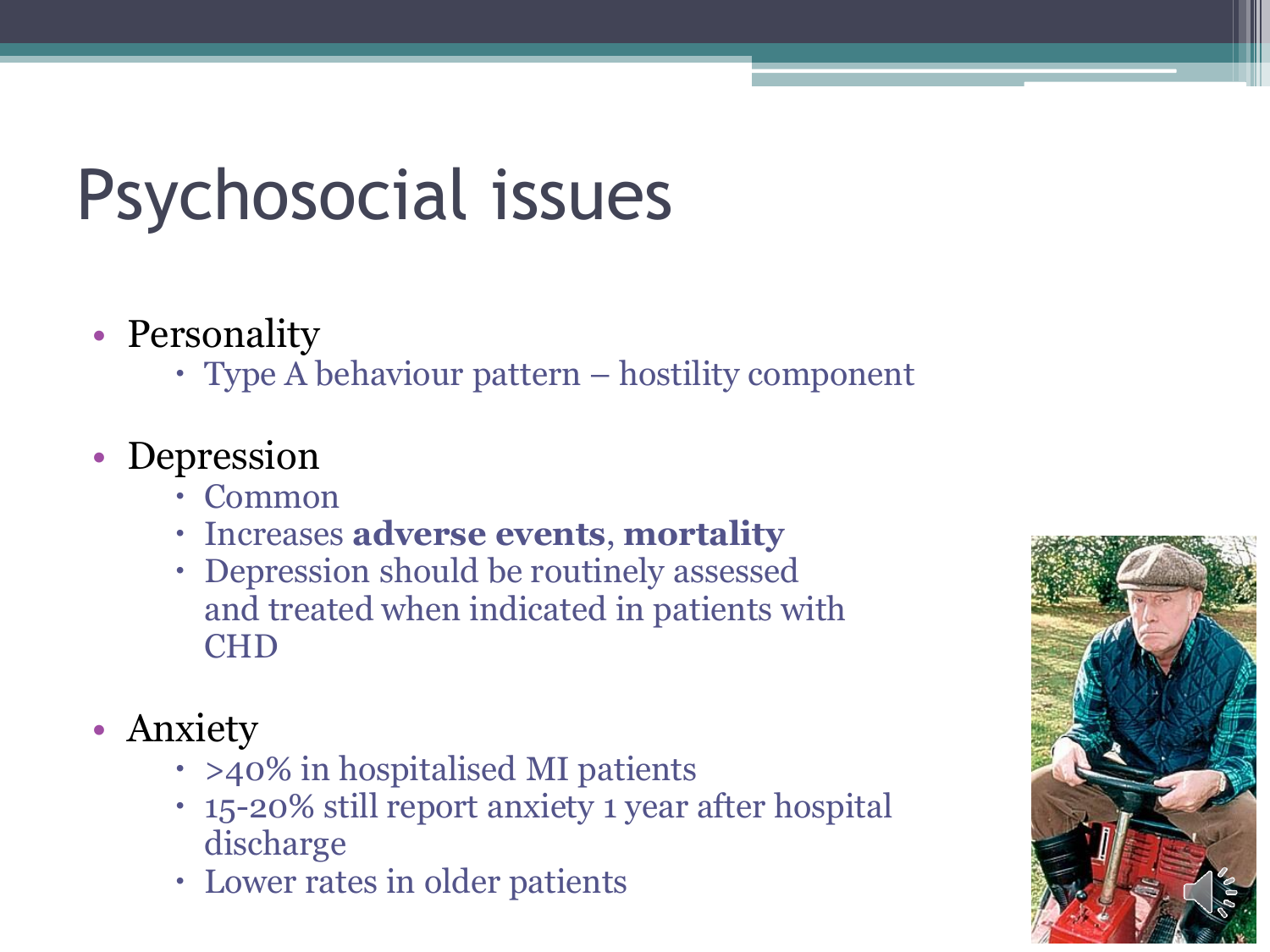## Psychosocial issues



- Stress
	- Can trigger fatal cardiovascular events
	- Adverse prognostic value
- Socioeconomic status and Social support
	- 5 year mortality rate 1.9 times higher in lower income patients, independent of social isolation and disease severity
	- **Emotional support before MI was the most powerful and significant predictor of survival after MI**

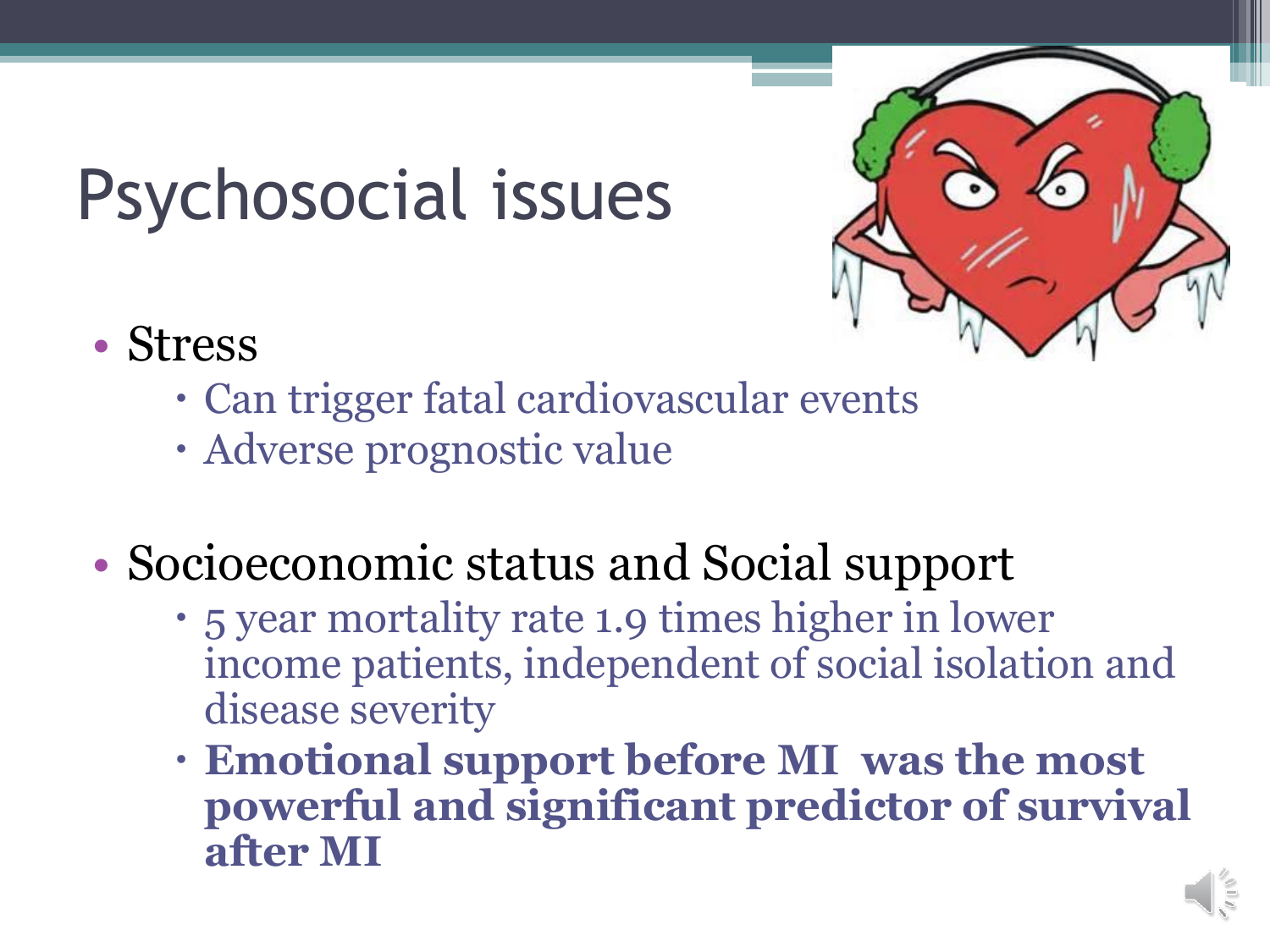## Addressing psychosocial issues

- Health benefits of reducing stress in CHD patients is not well-established
	- Data lacking on effect on clinical outcomes
- Aerobic exercise as a treatment for depression
	- Improvement comparable to antidepressant medication in reducing symptoms

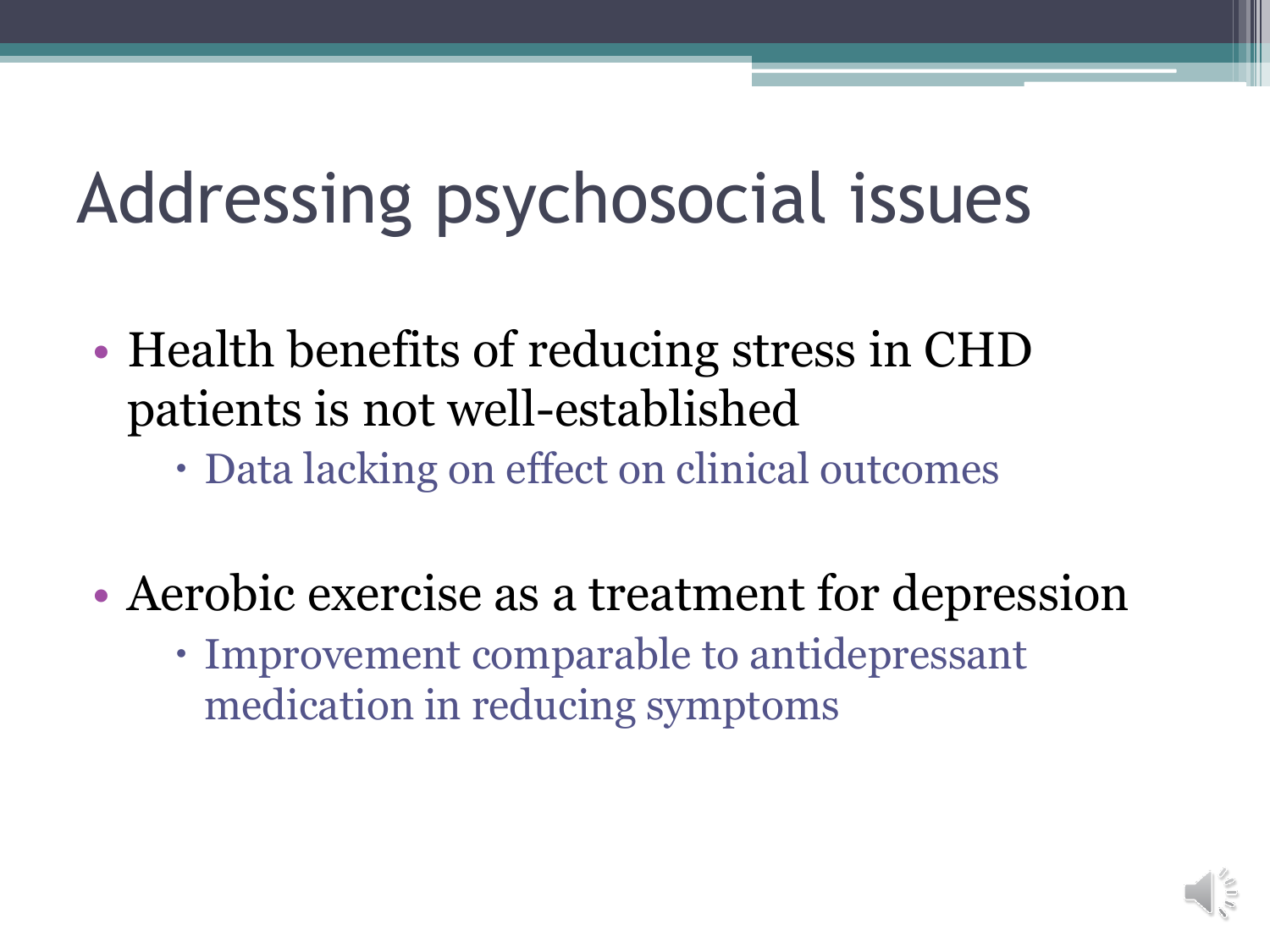### Diet

- Assess dietary habits of older patients
- Mediterranean diet and Flavanoids (fruit, vegetables, nuts, cocoa, tea, wine)
	- Lower risk of cardiovascular events
	- Daily portion of nuts: reduction of 29% in deaths from heart disease
- Vitamin D
	- Deficiency is an independent risk factor for cardiovascular mortality in older adults
	- Ongoing trials on effects of Vit D supplementation on ASCVD
- Omega-3 fatty acids
	- Conflicting evidence

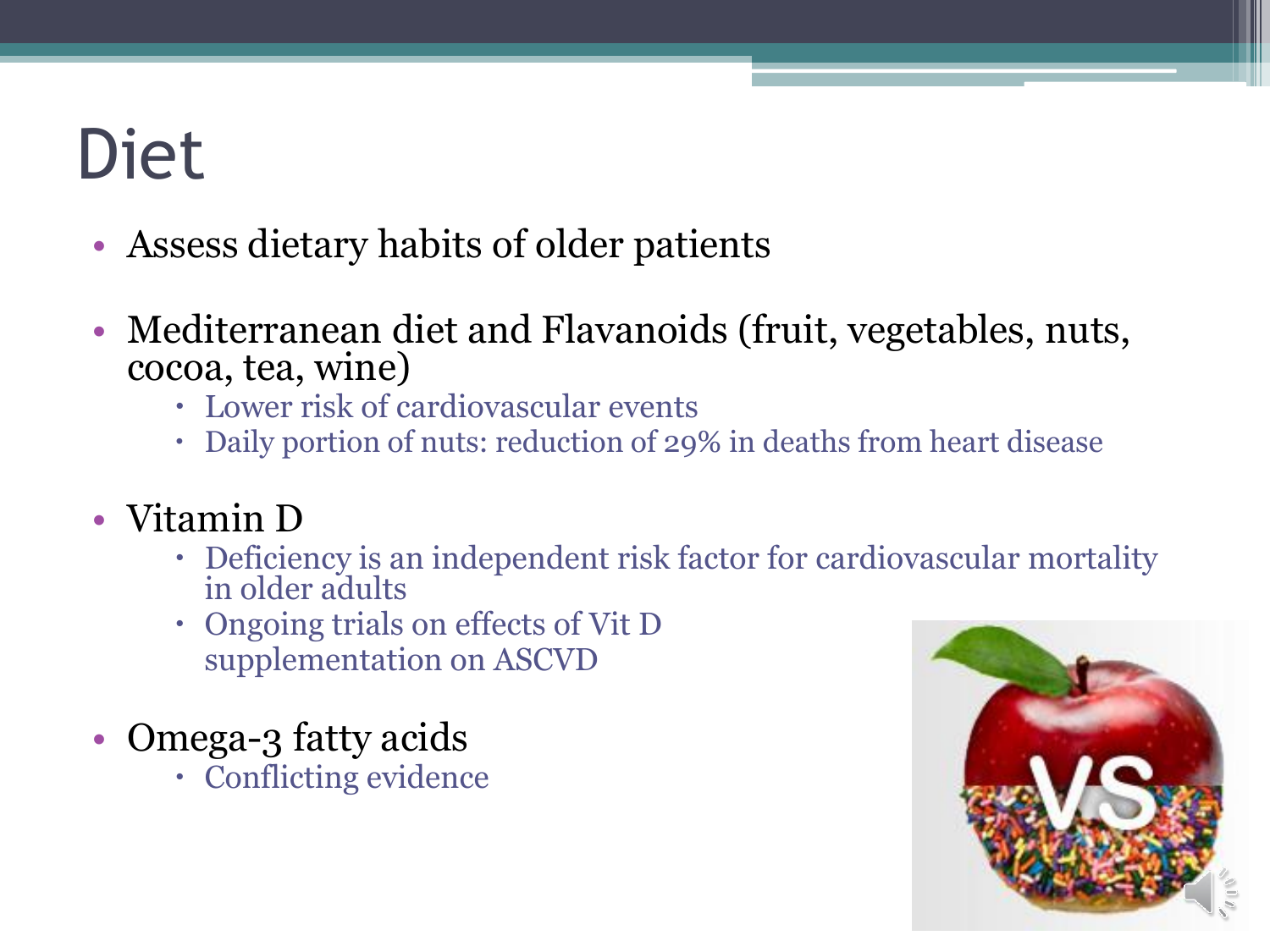### Exercise

- Benefits
	- Serum lipids, Blood pressure, Insulin sensitivity, Body weight, Muscular strength, Functional capacity
	- Cognitive and psychological functioning
- Should include: aerobic, muscular strengthening, endurance, balance and flexibility

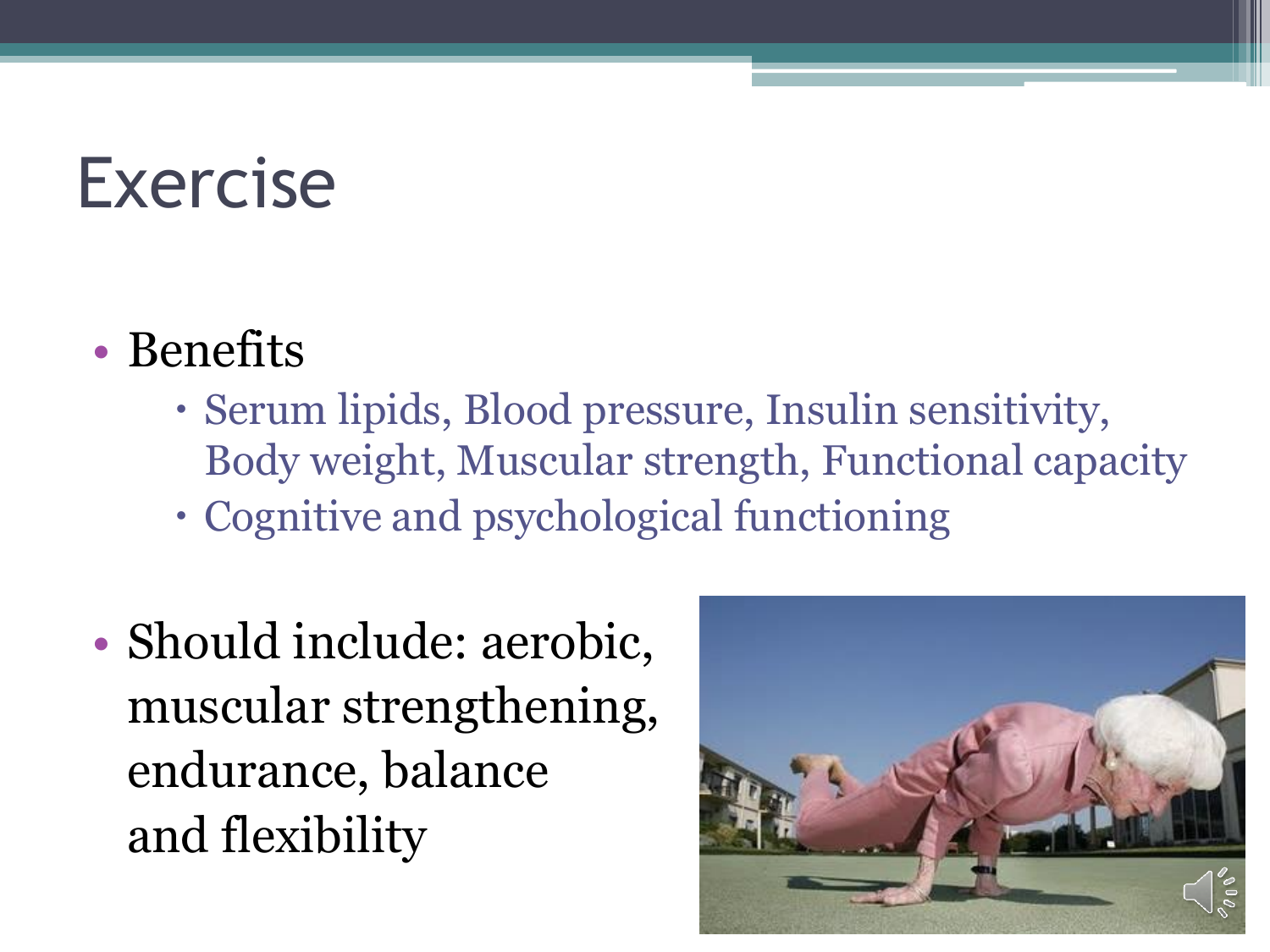### Exercise in older patients

- Symptom-limited exercise test before initiating an exercise program
- Instruct patient to report symptoms of chest pain / SOB
- High intensity aerobic interval training
	- Can elicit greater improvement in exercise capacity than continuous exercise at lower intensity

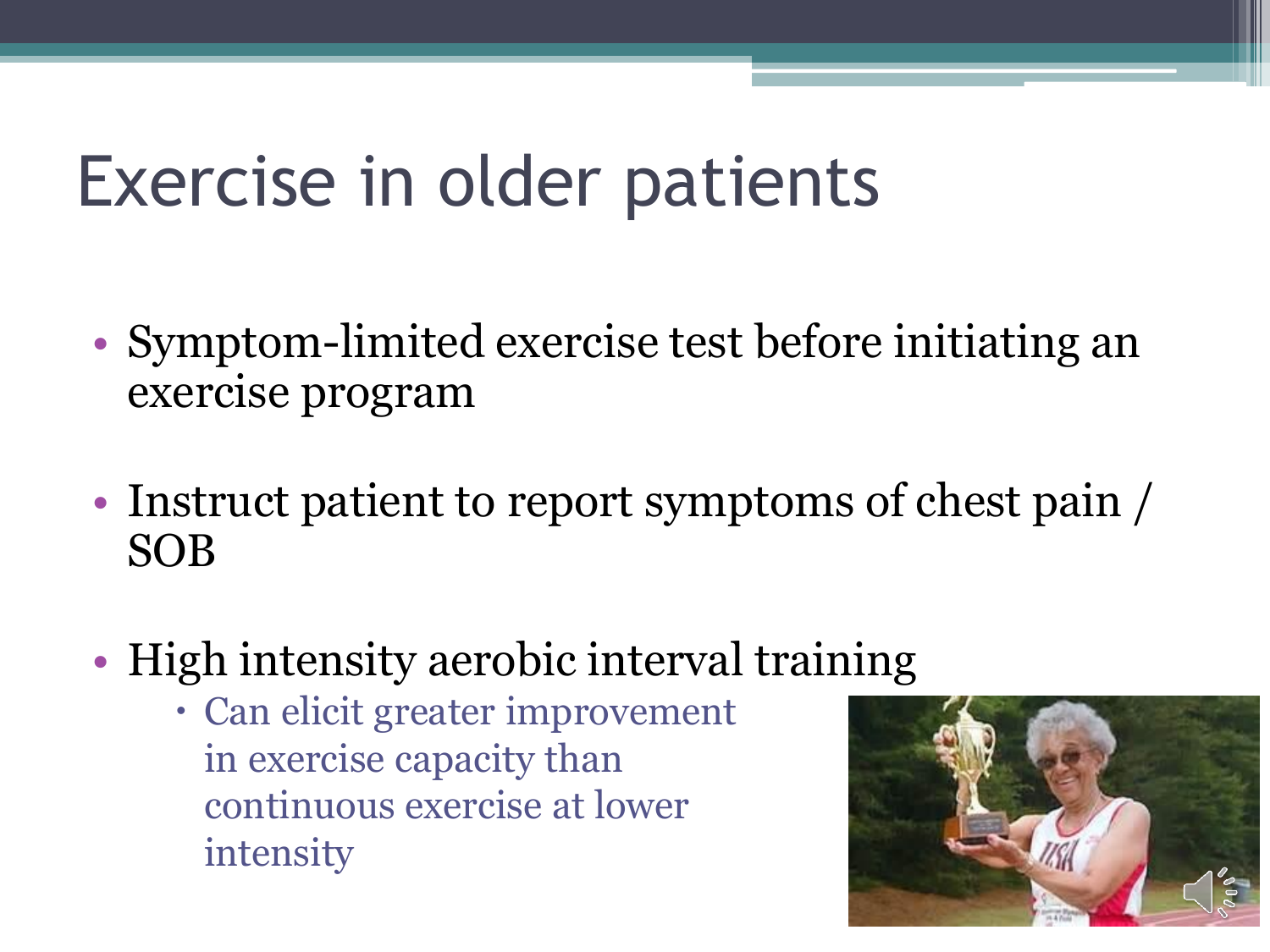## Cardiac Rehabilitation

• Older patients benefit greatly



- 21-34% lower mortality over the subsequent 5 years independent of other risk factors, and 19% less likely to die
- Despite this, the vast majority do not participate (overall 12% participation in older patients)
	- Lack of referral (key determinant)
	- Patient-related factors
	- Societal / economic barriers
	- Current smoking, BMI >30kg/m<sup>2</sup>, diabetes, cognitive dysfunction

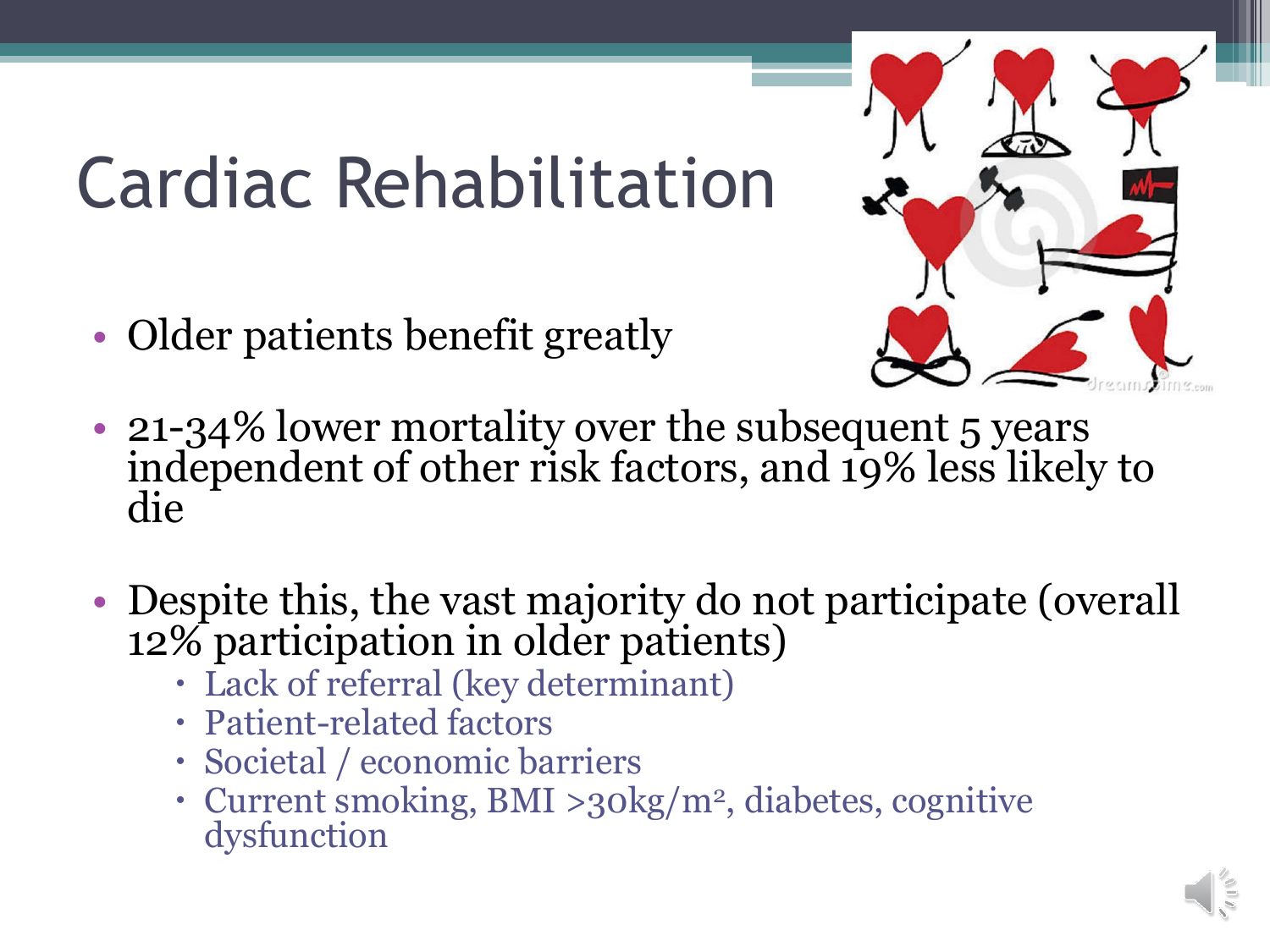### Coronary revascularisation

- CABG and PCI being used more frequently in older patients
	- Two thirds of PCIs performed in patients >60 years
	- $\cdot$  11% are >80 years
- Improved general well-being, functional status, QoL, mortality
- More calcified, tortuous, and multivessel coronary disease, and peripheral vessels more often abnormal
	- PAD in 25% of patients >80 years
- More challenging procedures
	- May lead to suboptimal results and more complications

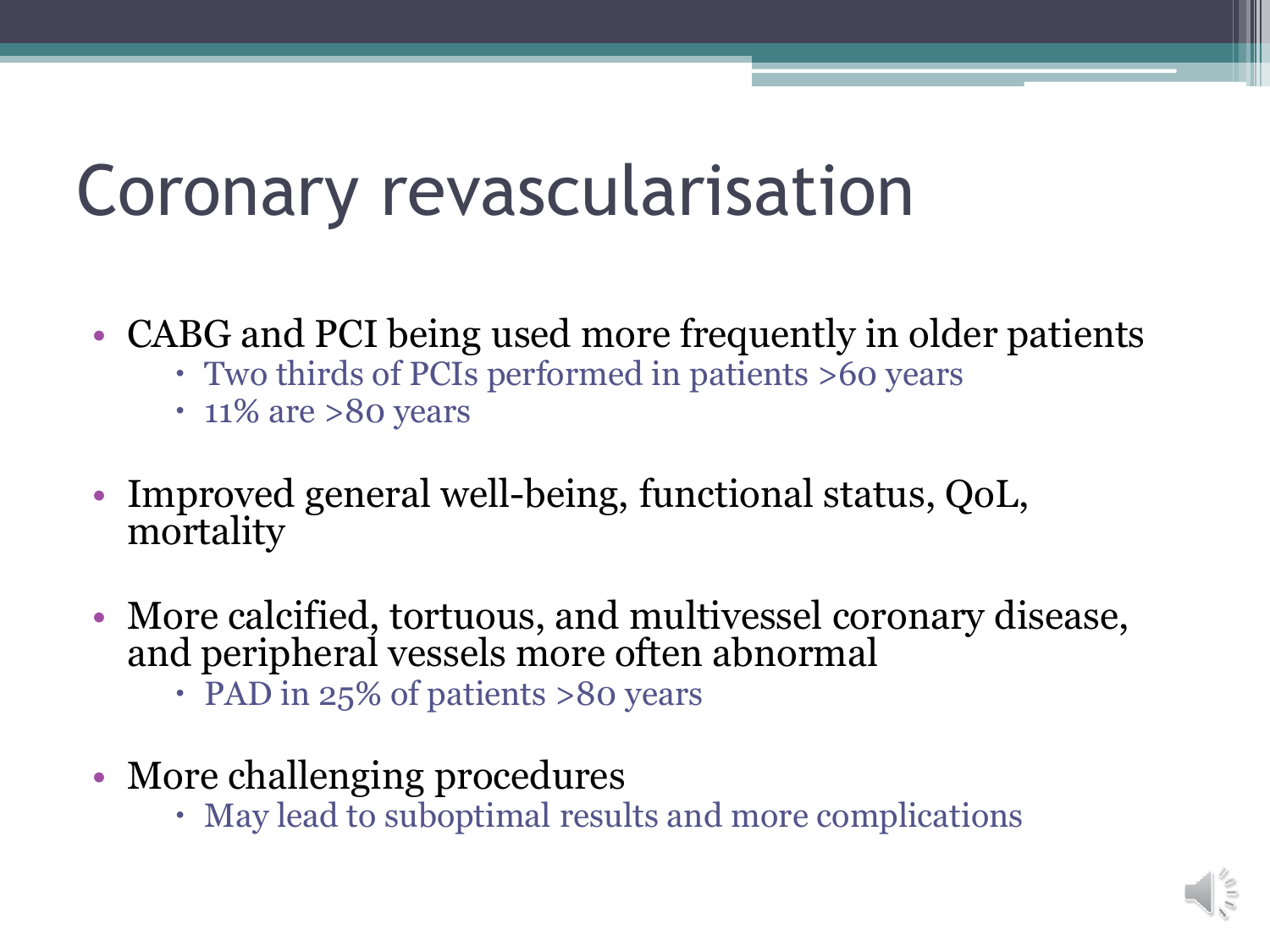## PCI

- Procedural success >90% in older patients
- Reduced in-hospital mortality for patients >80 years undergoing elective PCI
	- Declined from 3.5% to 3% between 2001-2006
- Reduction in major adverse cardiac events in invasive (vs medical) approach
	- Decreased duration of hospitalisation for ACS
	- Improved QoL, angina severity, health status
	- Differences persisted at 4 years

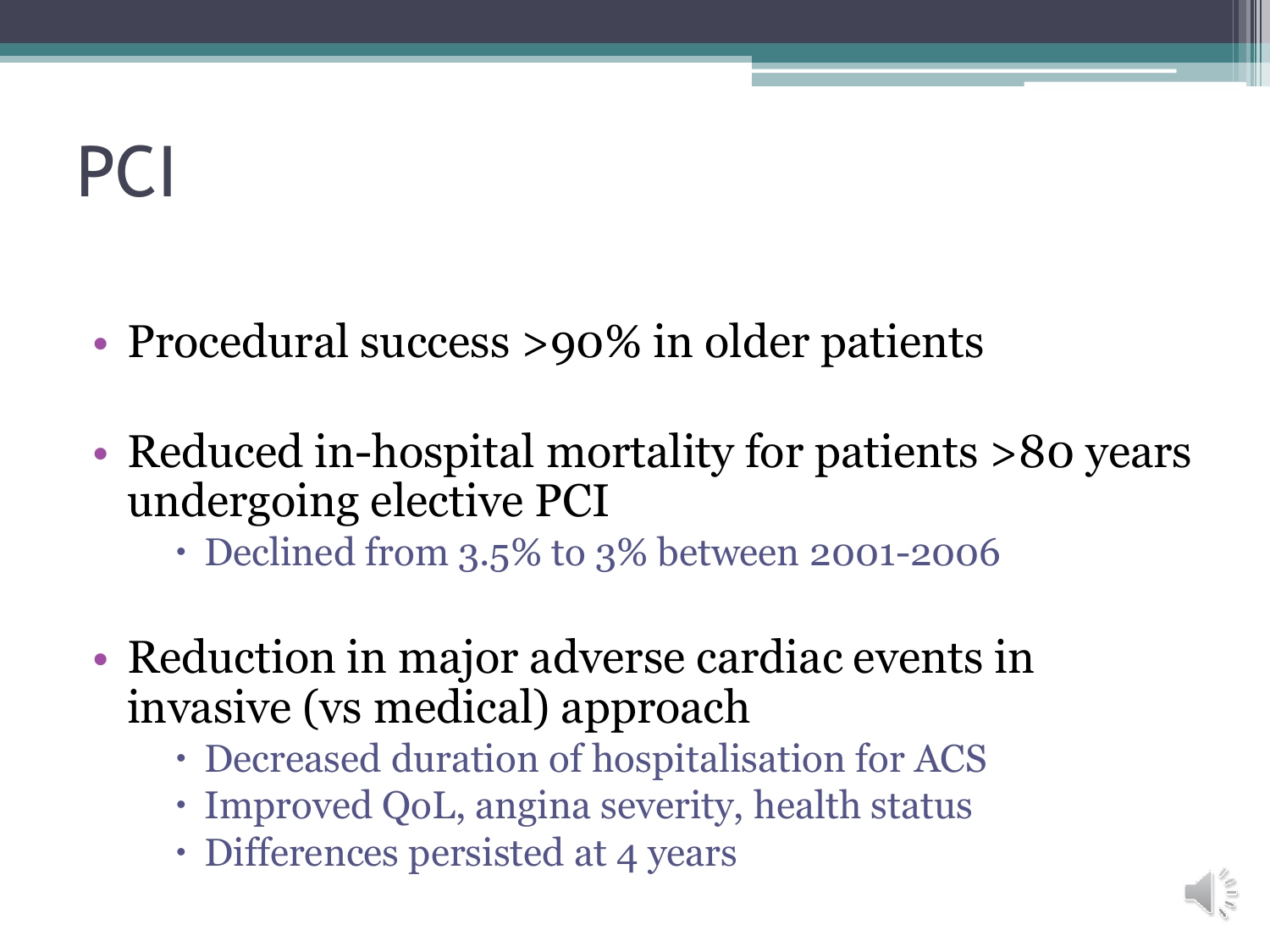### PCI complications

- Vascular and bleeding complications are more frequent particularly in very advanced age
- Still uncertain whether radial approach may reduce complications in older adults
- Therefore individualised decision whether to perform PCI in older patients or not

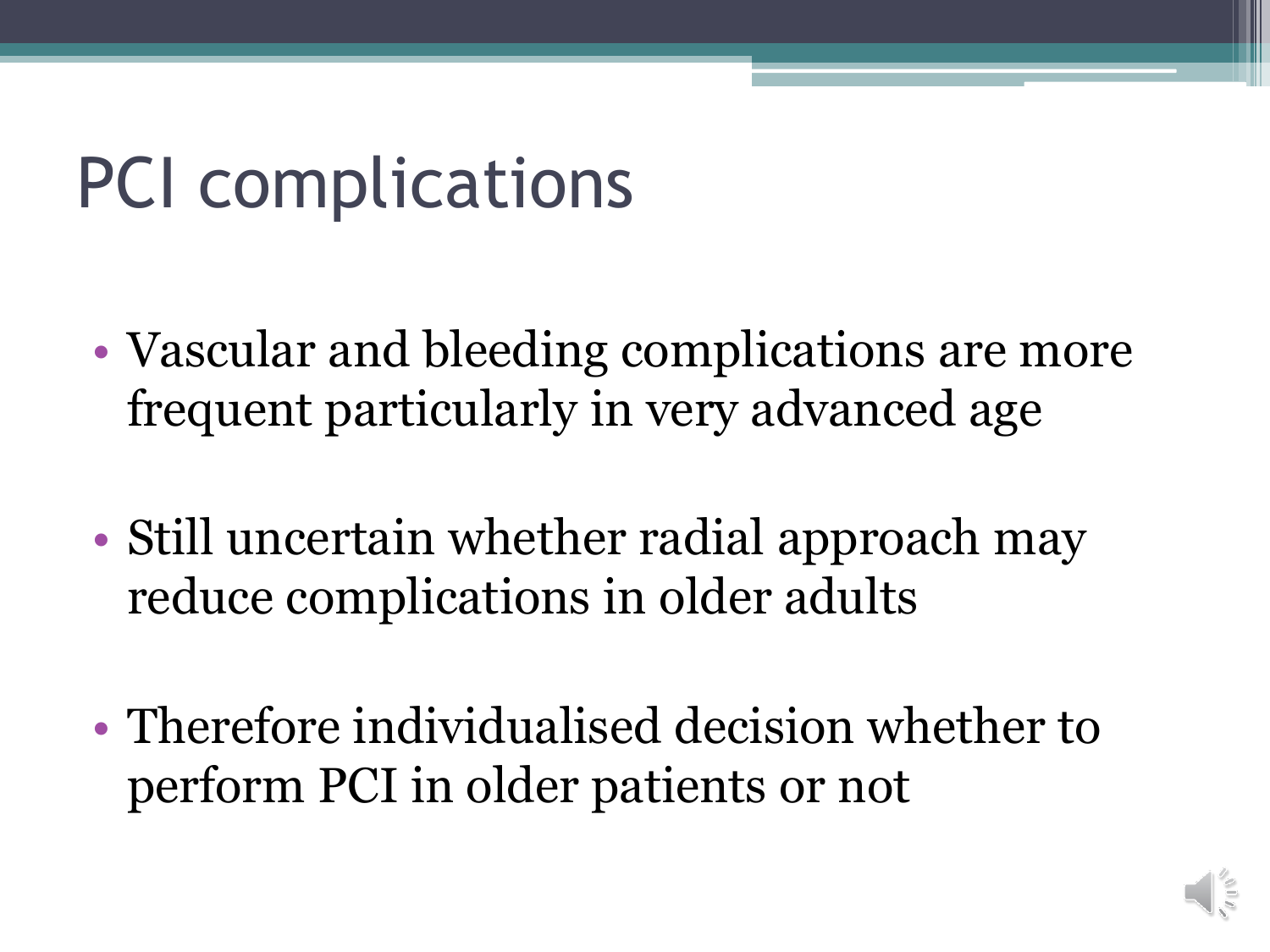### CABG

- Older patients at higher risk of morbidity and mortality after CABG
- Increased postop complications, but improving outcomes
	- In-hospital mortality fell from 7.1% to 3.2% in octagenarians between 1990-2005
	- Postop complication rates also fell considerably

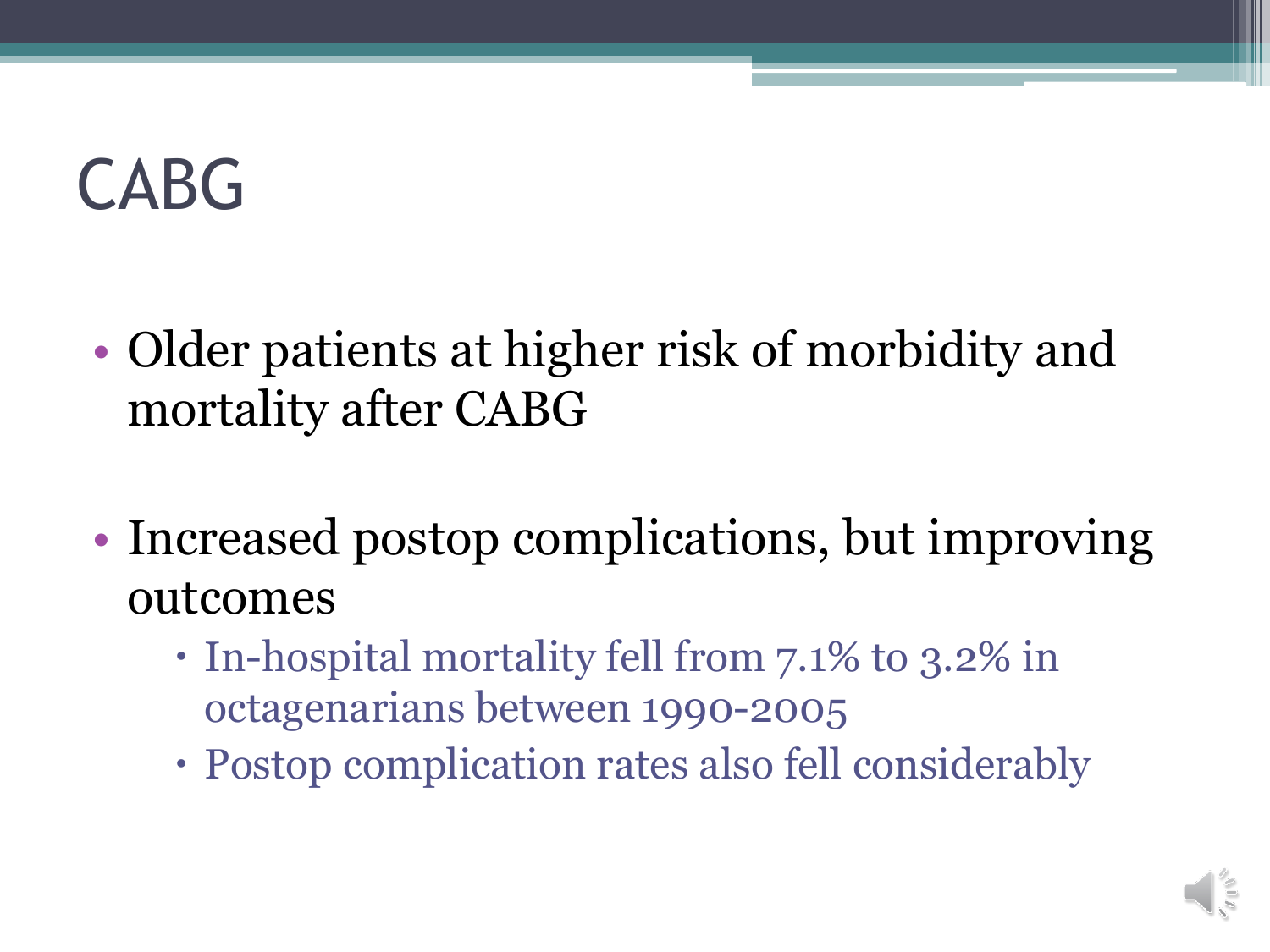## PCI vs CABG

- Metaanalysis on octagenarians showed similar outcomes
- Another metaanalysis (but with few patients >75 years) suggested an advantage for CABG with increasing age
- The decision must be individualised, taking into account fact that coronary revascularisation may improve symptoms, QoL and function at least shortterm.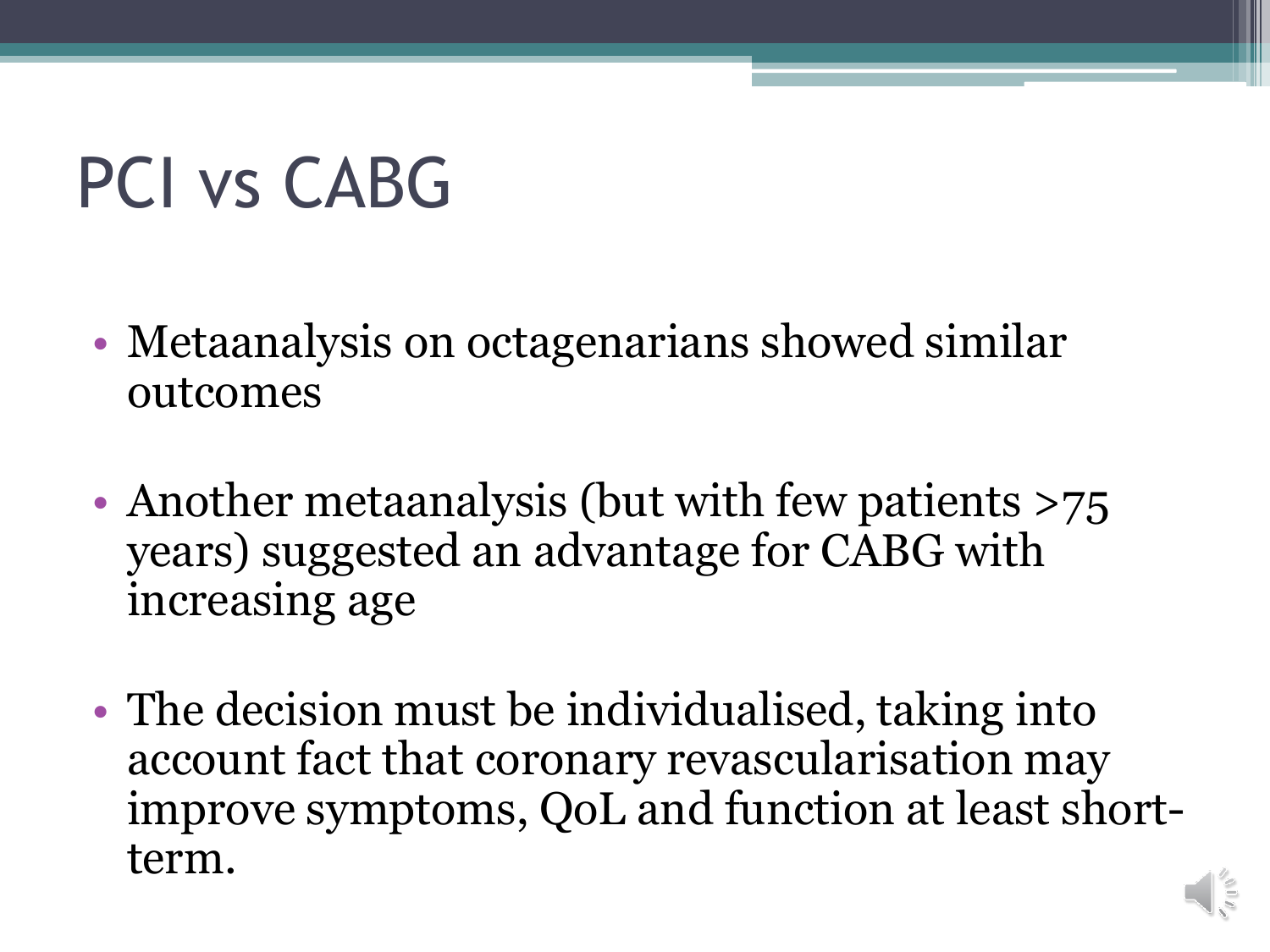# Summary

- Similar treatment advice but with caution
- Aim: improving function, QoL and independence (vs longevity)
- Smoking cessation
	- Most likely to reduce mortality
- Exercise training
	- Most likely to improve function, mood, blood pressure control

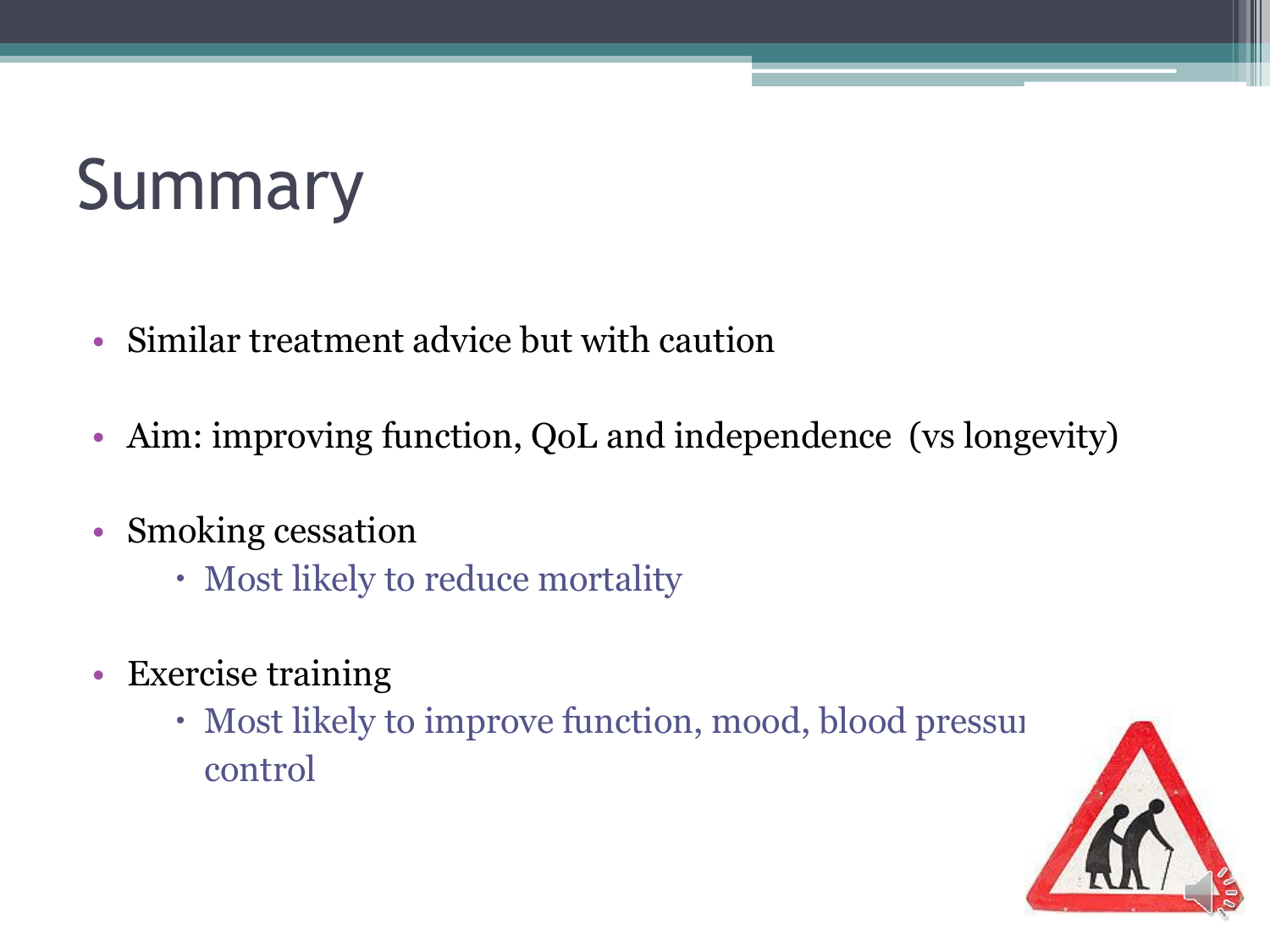# Summary

- A move away from hard treatment targets: focus is on identifying appropriate intensity of therapy for a particular patient
- ABI testing
	- Patients with known CHD / previous stroke
	- Claudication or atypical leg symptoms
- Cardiac rehabilitation: unequivocal utility but remains underused
- Consider PCI/CABG in older patients: individualised decision

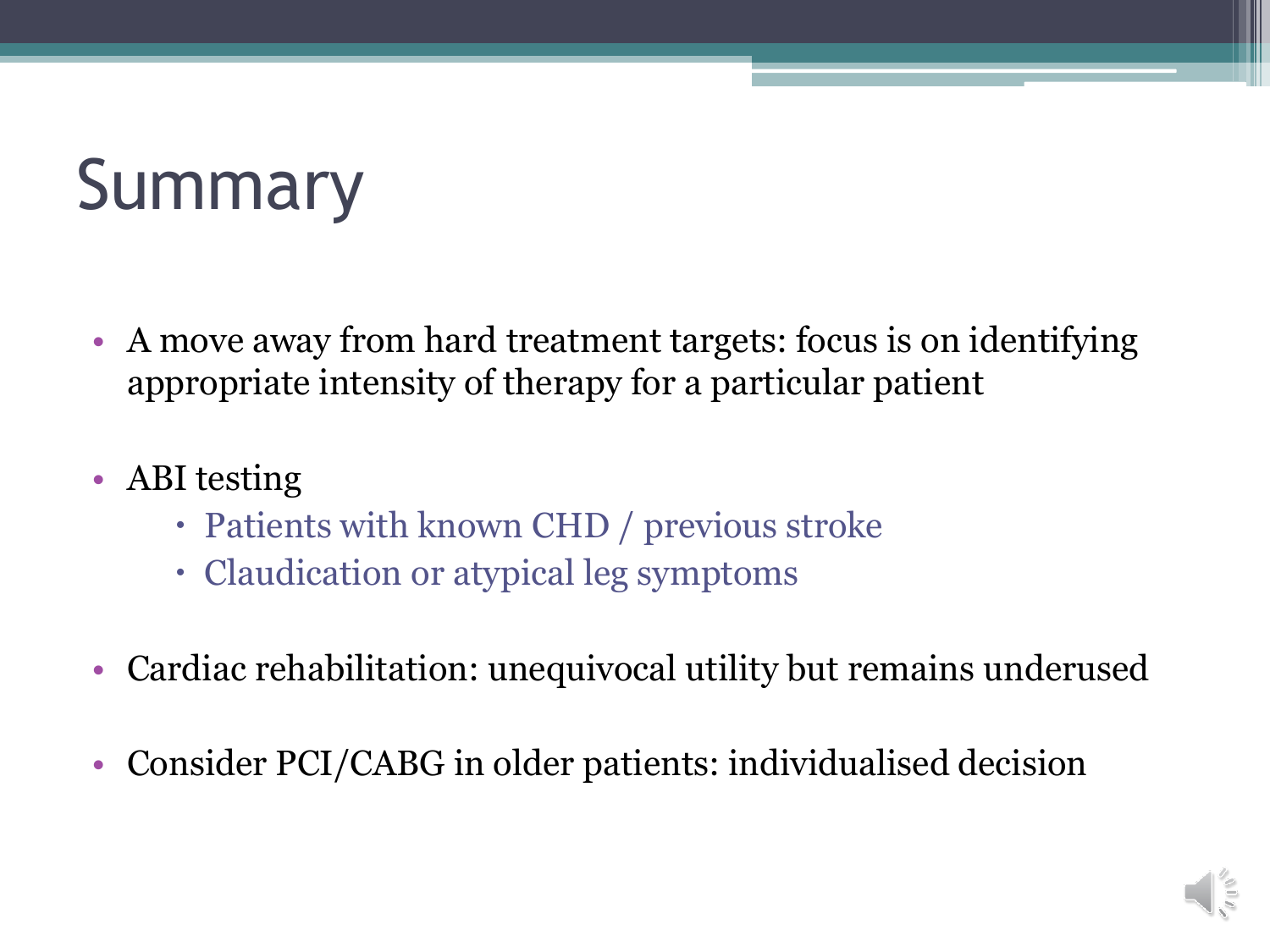### *"Those who think they have no time for exercise, will sooner or later have to find time for illness"*

**-Edward Stanley**